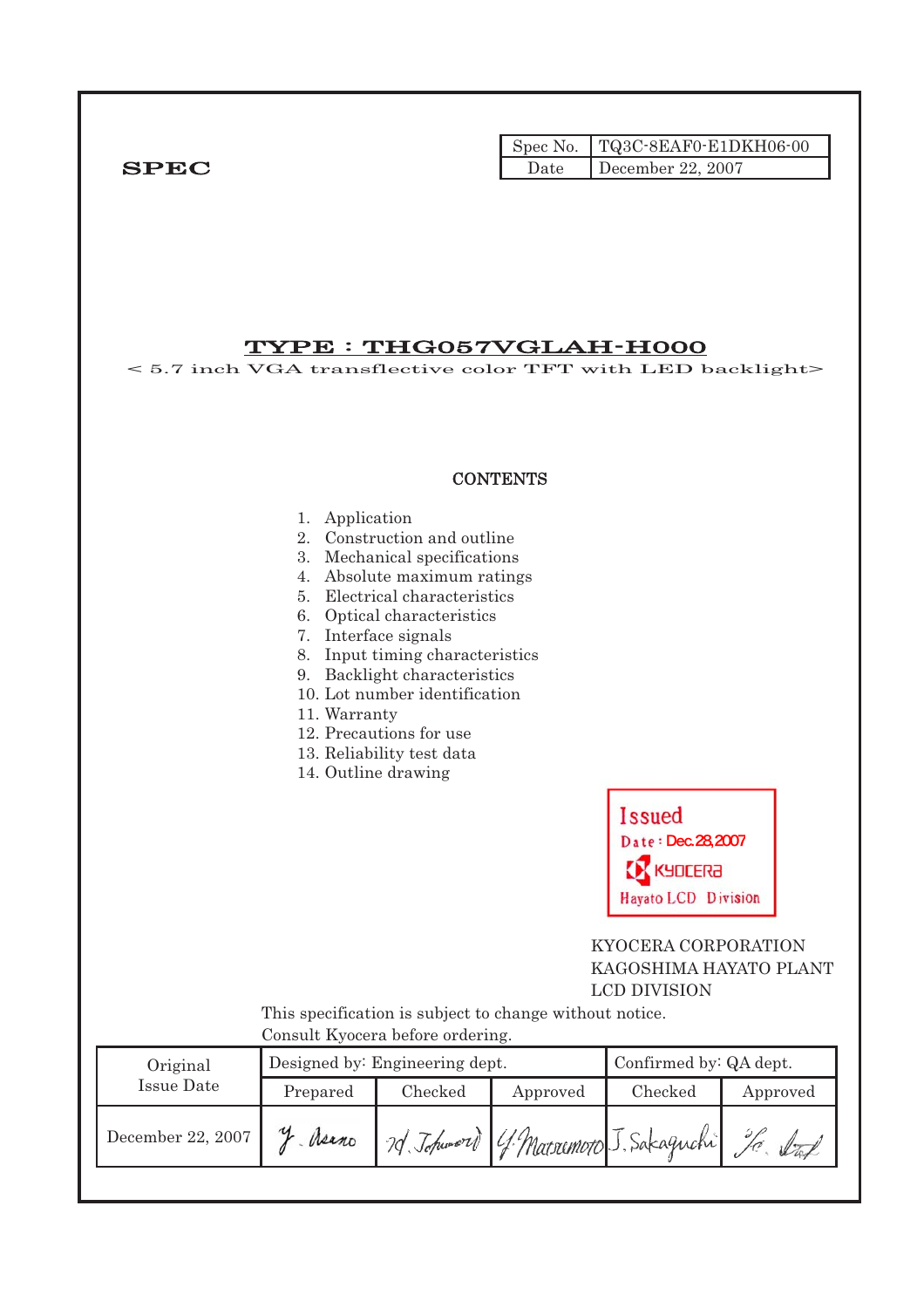| Spec No.              | Part No.         | Page |
|-----------------------|------------------|------|
| TQ3C-8EAF0-E1DKH06-00 | THG057VGLAH-H000 |      |

# Warning

- 1. This Kyocera LCD module has been specifically designed for use only in electronic devices and industrial machines in the area of audio control, office automation, industrial control home appliances, etc. The module should not be used in applications where the highest level of safety and reliability are required and module failure or malfunction of such module results in physical harm or loss of life, as well as enormous damage or loss. Such fields of applications include, without limitation, medical, aerospace, communications infrastructure, atomic energy control. Kyocera expressly disclaims any and all liability resulting in any way to the use of the module in such applications.
- 2. Customer agrees to indemnity, defend and hold Kyocera harmless from and against any and all actions, claims, damages, liabilities, awards, costs, and expenses, including legal expenses, resulting from or arising out of Customer's use, or sale for use, or Kyocera modules in applications.

# Caution

1. Kyocera shall have the right, which Customer hereby acknowledges, to immediately scrap or destroy tooling for Kyocera modules for which no Purchase Orders have been received from the Customer in a two-year period.

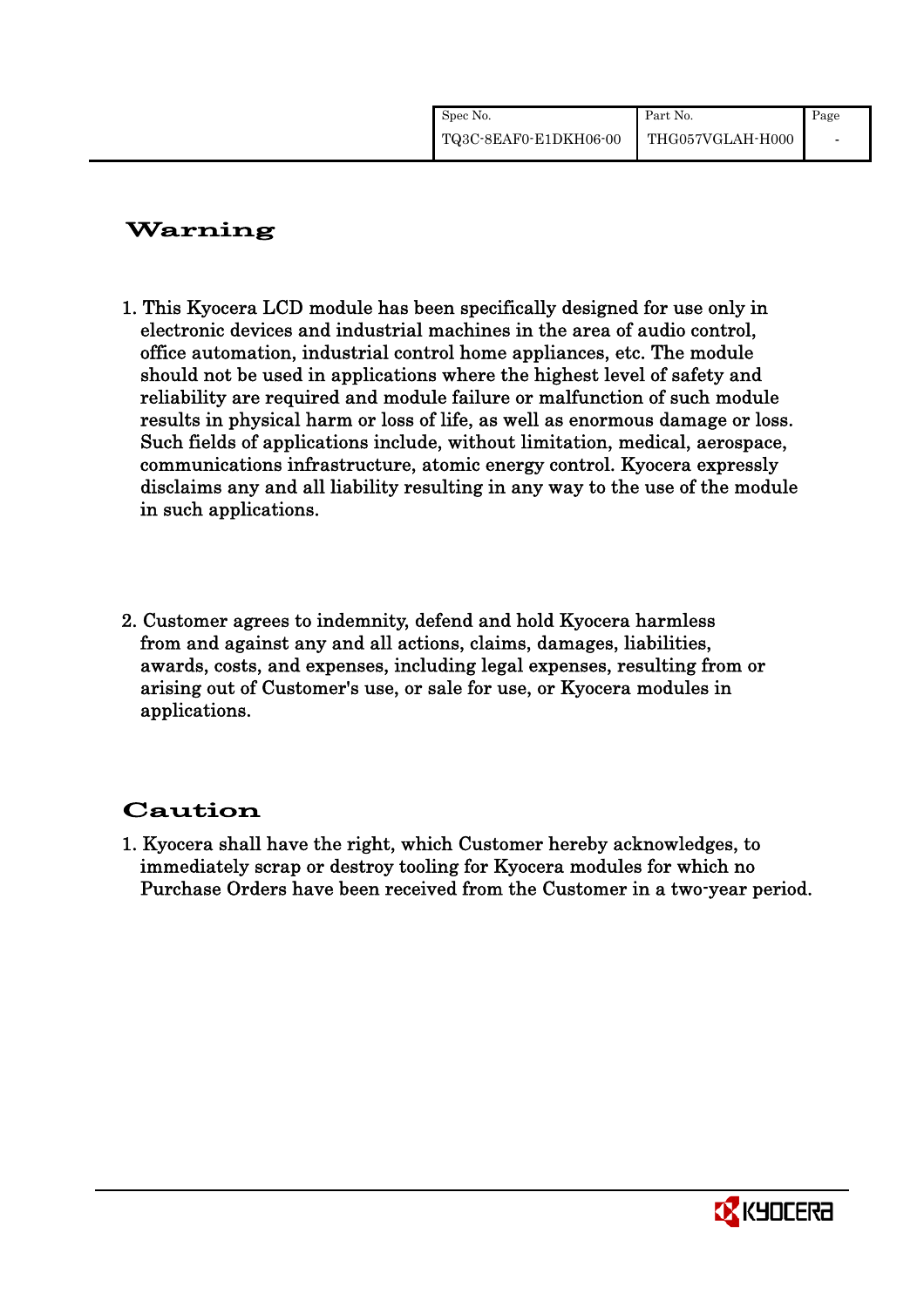|                  |      |                                 |                                                                                                | Spec No.      |                                      | Part No. |                         | Page |
|------------------|------|---------------------------------|------------------------------------------------------------------------------------------------|---------------|--------------------------------------|----------|-------------------------|------|
|                  |      |                                 | ${\bf TQ3C\text{-}SEAF0\text{-}E1DKH06\text{-}00}$<br>$\operatorname{THG057VGLAH\text{-}H000}$ |               |                                      |          |                         |      |
|                  |      |                                 |                                                                                                |               | Revision record                      |          |                         |      |
|                  |      | Designed by : Engineering dept. |                                                                                                |               |                                      |          | Confirmed by : QA dept. |      |
|                  | Date | Prepared                        |                                                                                                | $\rm Checked$ | Approved                             | Checked  | Approved                |      |
|                  |      |                                 |                                                                                                |               |                                      |          |                         |      |
|                  |      |                                 |                                                                                                |               |                                      |          |                         |      |
| ${\rm Rev. No.}$ | Date | $\rm Page$                      |                                                                                                |               | $\label{eq:2} \textbf{Descriptions}$ |          |                         |      |
|                  |      |                                 |                                                                                                |               |                                      |          |                         |      |
|                  |      |                                 |                                                                                                |               |                                      |          |                         |      |
|                  |      |                                 |                                                                                                |               |                                      |          |                         |      |
|                  |      |                                 |                                                                                                |               |                                      |          |                         |      |
|                  |      |                                 |                                                                                                |               |                                      |          |                         |      |
|                  |      |                                 |                                                                                                |               |                                      |          |                         |      |
|                  |      |                                 |                                                                                                |               |                                      |          |                         |      |
|                  |      |                                 |                                                                                                |               |                                      |          |                         |      |
|                  |      |                                 |                                                                                                |               |                                      |          |                         |      |
|                  |      |                                 |                                                                                                |               |                                      |          |                         |      |
|                  |      |                                 |                                                                                                |               |                                      |          |                         |      |
|                  |      |                                 |                                                                                                |               |                                      |          |                         |      |
|                  |      |                                 |                                                                                                |               |                                      |          |                         |      |
|                  |      |                                 |                                                                                                |               |                                      |          |                         |      |
|                  |      |                                 |                                                                                                |               |                                      |          |                         |      |
|                  |      |                                 |                                                                                                |               |                                      |          |                         |      |
|                  |      |                                 |                                                                                                |               |                                      |          |                         |      |
|                  |      |                                 |                                                                                                |               |                                      |          |                         |      |
|                  |      |                                 |                                                                                                |               |                                      |          |                         |      |
|                  |      |                                 |                                                                                                |               |                                      |          |                         |      |
|                  |      |                                 |                                                                                                |               |                                      |          |                         |      |
|                  |      |                                 |                                                                                                |               |                                      |          |                         |      |
|                  |      |                                 |                                                                                                |               |                                      |          |                         |      |
|                  |      |                                 |                                                                                                |               |                                      |          |                         |      |
|                  |      |                                 |                                                                                                |               |                                      |          |                         |      |
|                  |      |                                 |                                                                                                |               |                                      |          |                         |      |
|                  |      |                                 |                                                                                                |               |                                      |          |                         |      |
|                  |      |                                 |                                                                                                |               |                                      |          |                         |      |
|                  |      |                                 |                                                                                                |               |                                      |          |                         |      |
|                  |      |                                 |                                                                                                |               |                                      |          |                         |      |
|                  |      |                                 |                                                                                                |               |                                      |          |                         |      |
|                  |      |                                 |                                                                                                |               |                                      |          |                         |      |
|                  |      |                                 |                                                                                                |               |                                      |          |                         |      |
|                  |      |                                 |                                                                                                |               |                                      |          |                         |      |
|                  |      |                                 |                                                                                                |               |                                      |          |                         |      |
|                  |      |                                 |                                                                                                |               |                                      |          |                         |      |

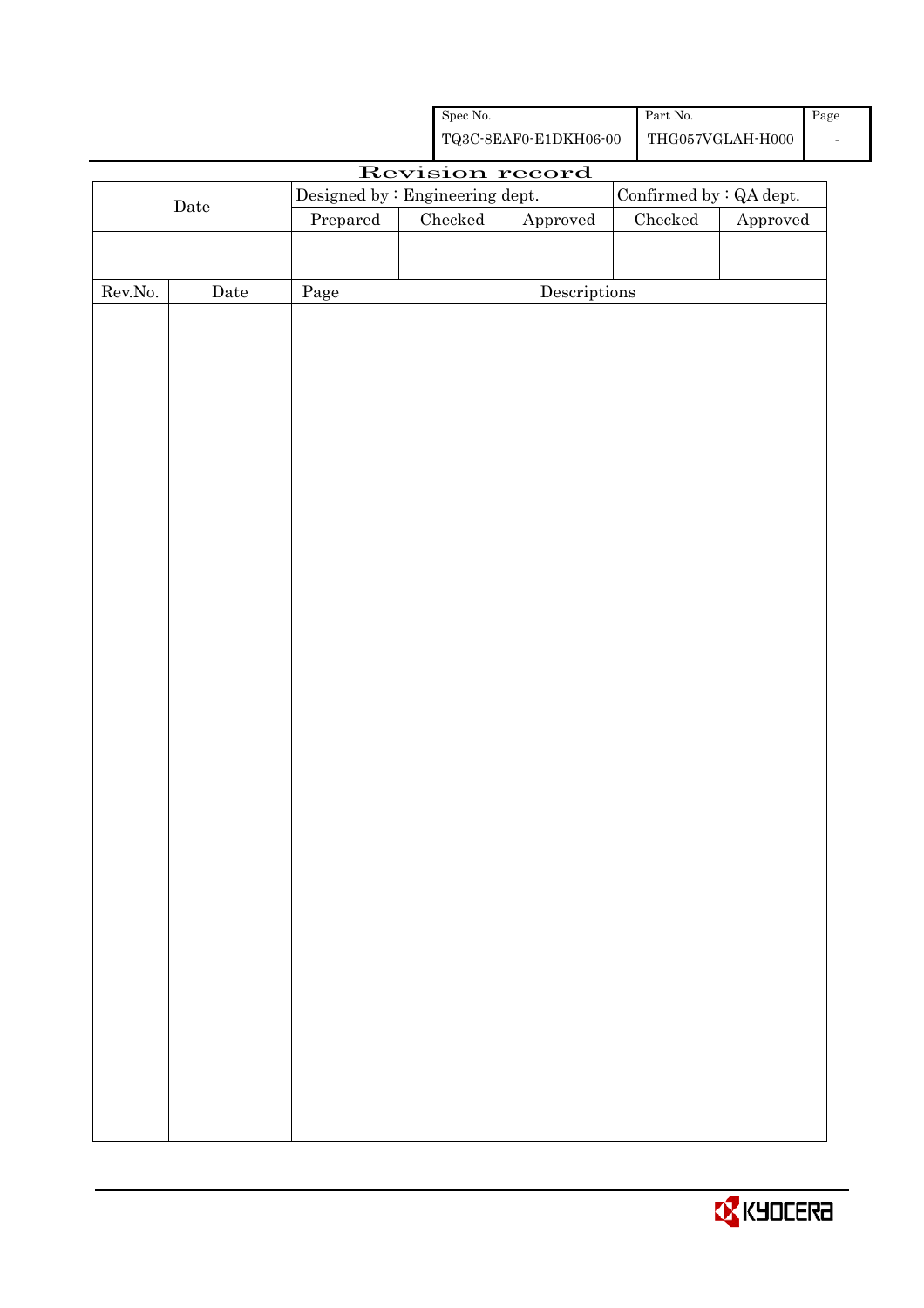## 1. Application

This document defines the specification of THG057VGLAH-H000. (RoHS Compliant)

### 2. Construction and outline

| LCD.               | : Transflective color dot matrix type TFT         |
|--------------------|---------------------------------------------------|
| Backlight system   | : LED                                             |
| Polarizer          | : Glare Anti-reflection treatment                 |
| Additional circuit | : Timing controller, Power supply $(3.3V)$ input) |
|                    | With Constant current circuit for LED Backlight   |

## 3. Mechanical specifications

| <b>Item</b>            | Specification                                                   | Unit |
|------------------------|-----------------------------------------------------------------|------|
| Outline dimensions     | 135 (W) $\times$ (104.8) (H) $\times$ 8.85 (D)                  | mm   |
| Active area            | $115.2$ (W) $\times$ 86.4 (H)<br>(14.4cm / 5.7 inch (Diagonal)) | mm   |
| Effective viewing area | $117.2$ (W) $\times$ 88.4 (H)                                   | mm   |
| Dot format             | $640 \times (R,G,B)$ (W) $\times 480$ (H)                       | dot  |
| Dot pitch              | $0.06$ (W) $\times$ 0.18 (H)                                    | mm   |
| Base color<br>*1       | Normally White                                                  |      |
| Mass                   | 160                                                             | g    |

\*1 Due to the characteristics of the LCD material, the color varies with environmental temperature.

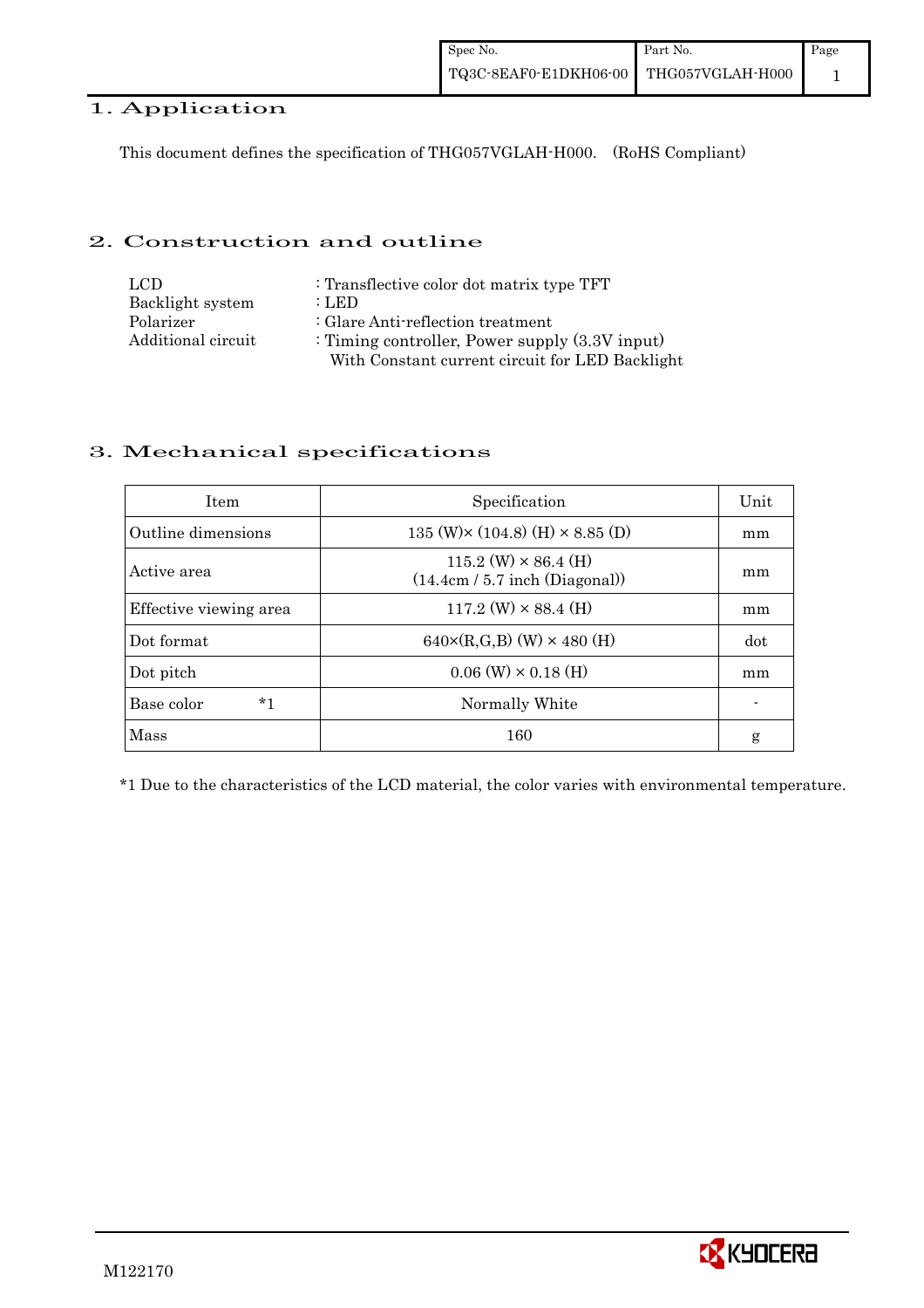## 4. Absolute maximum ratings

4-1. Electrical absolute maximum ratings

| <b>Item</b>                  | Symbol       | Min.             | Max. | Unit |
|------------------------------|--------------|------------------|------|------|
| Supply voltage for logic     | $\rm V_{DD}$ |                  | 4.0  |      |
| $*1$<br>Input signal voltage | $\rm V_{IN}$ | $-0.3$           | 6.0  |      |
| Supply voltage for backlight | VinB         |                  | 6.0  |      |
| Backlight ON-OFF             | <b>BLEN</b>  | $\left( \right)$ | VinB |      |
| Brightness adjust voltage    | VBRT         | 0                | VinB |      |

 $*1$  Input signal : CK,  $R0 \sim R5$ ,  $G0 \sim G5$ ,  $B0 \sim B5$ , Hsync, Vsync, ENAB, R/L, U/D

4-2. Environmental absolute maximum ratings

| Item                  |         | Symbol           | Min.  | Max.    | Unit      |
|-----------------------|---------|------------------|-------|---------|-----------|
| Operating temperature | $*1$    | Top              | $-20$ | 70      | $\circ$ C |
| Storage temperature   | $*_{2}$ | T <sub>STO</sub> | $-30$ | 80      | $\circ$ C |
| Operating humidity    | $*3$    | $H_{OP}$         | 10    | $*_{4}$ | %RH       |
| Storage humidity      | $*3$    | H <sub>STO</sub> | 10    | $*_{4}$ | %RH       |
| Vibration             |         |                  | $*5$  | $*5$    |           |
| Shock                 |         |                  | $*6$  | $*6$    |           |

\*1 Operating temperature means a temperature which operation shall be guaranteed. Since display performance is evaluated at 25°C, another temperature range should be confirmed.

\*2 Temp. = -30°C<48h , Temp. = 80°C<128h

 Store LCD panels at normal temperature/humidity. Keep them free from vibration and shock. An LCD panel that is kept at a low or a high temperature for a long time can be defective due to other conditions, even if the low or high temperature satisfies the standard.

(Please refer to "Precautions for Use" for details.)

- \*3 Non-condensing
- \*4 Temp.≦40°C, 85%RH Max.

Temp. >40°C, Absolute humidity shall be less than 85%RH at 40°C.

\*5

| Frequency       | $10\sim$ 55 Hz    | Acceleration value           |
|-----------------|-------------------|------------------------------|
| Vibration width | $0.15$ mm         | $(0.3 \sim 9 \text{ m/s}^2)$ |
| Interval        | $10 - 55 - 10$ Hz | 1 minutes                    |

 2 hours in each direction X, Y, Z (6 hours total) EIAJ ED-2531

\*6 Acceleration: 490 m/s2, Pulse width: 11 ms

3 times in each direction:  $\pm X$ ,  $\pm Y$ ,  $\pm Z$ 

EIAJ ED-2531

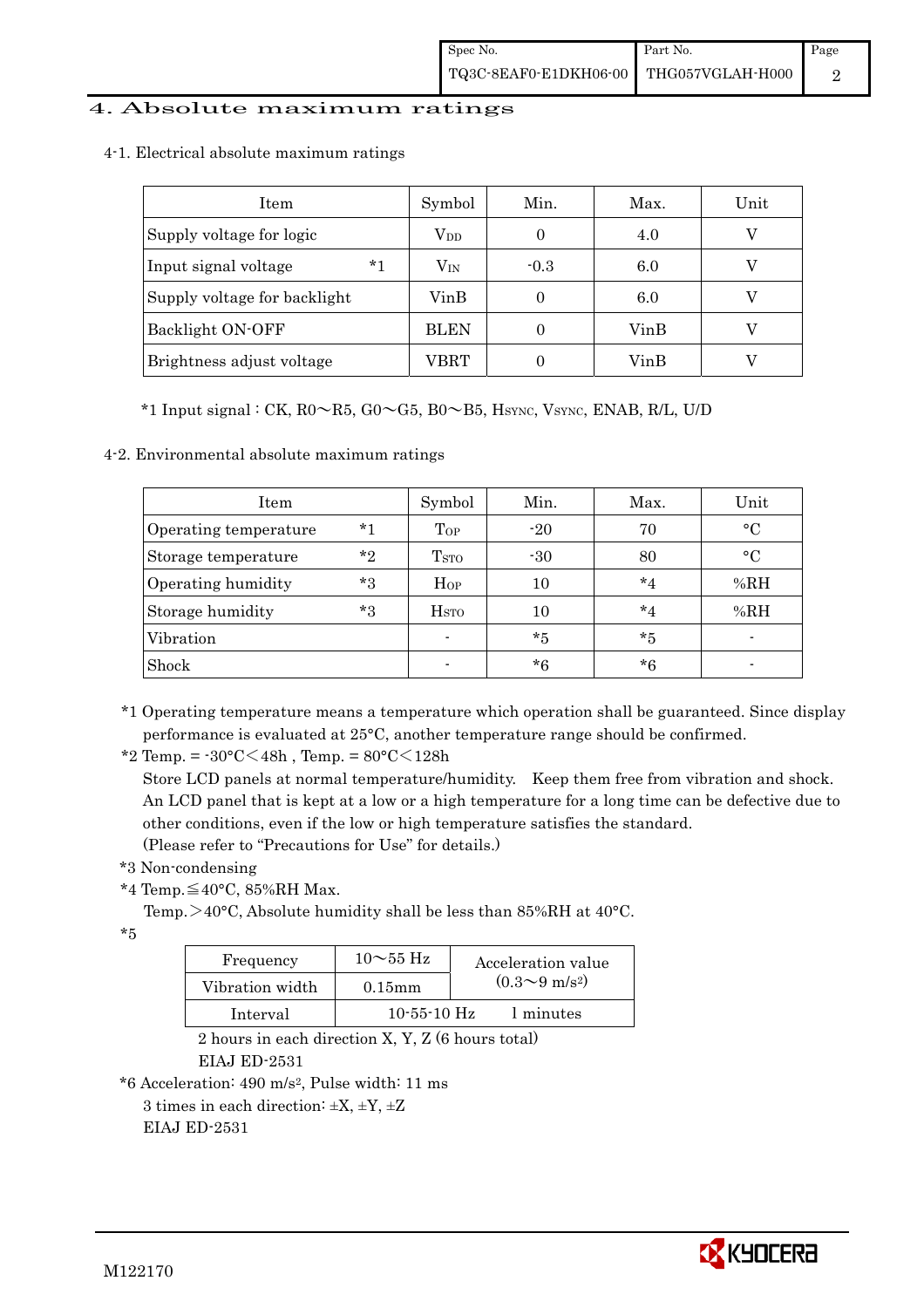| Spec No.                               | Part No. | Page |
|----------------------------------------|----------|------|
| TQ3C-8EAF0-E1DKH06-00 THG057VGLAH-H000 |          |      |

## 5. Electrical characteristics

|                                 |               |                |                          |       | Temp. = $-20 \sim 70$ °C |          |
|---------------------------------|---------------|----------------|--------------------------|-------|--------------------------|----------|
| Item                            | Symbol        | Condition      | Min.                     | Typ.  | Max.                     | Unit     |
| Supply voltage for logic *1     | $\rm V_{DD}$  | $\blacksquare$ | 3.0                      | 3.3   | $3.6\,$                  | V        |
| Current consumption for logic   | $_{\rm{LDD}}$ | $*_{2}$        | $\blacksquare$           | (TBD) | (TBD)                    | mA       |
| Permissive input ripple voltage | $\rm V_{RP}$  | $\blacksquare$ | $\overline{\phantom{0}}$ |       | 100                      | $mVp-p$  |
|                                 | $\rm V_{II}$  | "Low" level    | $\Omega$                 |       | 0.3V <sub>DD</sub>       | $\rm _V$ |
| Input signal voltage *3         | $\rm V_{IH}$  | "High" level   | 0.7V <sub>DD</sub>       |       | $V_{DD}$                 |          |

\*1 VDD-turn-on conditions



## \*2 Display pattern:



 $*3$  Input signal : CK, R0 $\sim$ R5, G0 $\sim$ G5, B0 $\sim$ B5, Hsync, Vsync, ENAB, R/L, U/D

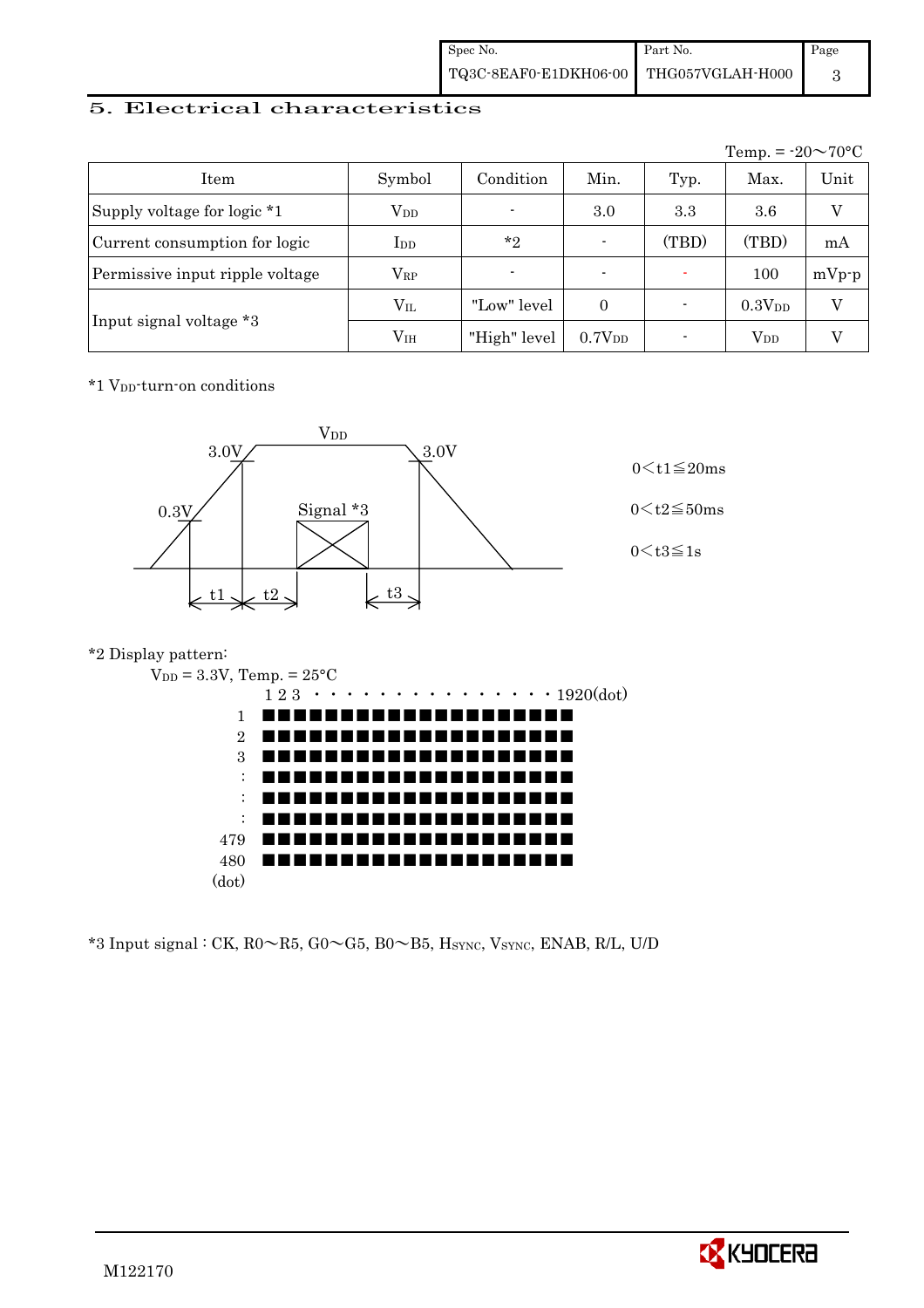# 6. Optical characteristics

#### 6-1. Reflective mode

Measuring spot =  $\phi$  6.0mm, Temp. = 25°C

| Item           |      | Symbol              | Condition                   | Min. | Typ. | Max.                     | Unit          |
|----------------|------|---------------------|-----------------------------|------|------|--------------------------|---------------|
| Rise           |      | $\tau_r$            | $\theta = \phi = 0^{\circ}$ |      | 10   | $\blacksquare$           | ms            |
| Response time  | Down | T d                 | $\theta = \phi = 0^{\circ}$ |      | 20   | $\blacksquare$           | ms            |
| Contrast ratio |      | $\operatorname{CR}$ | $\theta = \phi = 0^{\circ}$ | 10   | 20   | $\blacksquare$           |               |
| Reflectance    |      | $\Omega$            | $\theta = \phi = 0^{\circ}$ |      | 10   | $\overline{\phantom{a}}$ | $\frac{0}{0}$ |

### 6-2. Transmissive mode

#### Measuring spot =  $\phi$  6.0mm, Temp. = 25°C

| Item                |       | Symbol         | Condition                   | Min.                     | Typ.   | Max.           | Unit              |
|---------------------|-------|----------------|-----------------------------|--------------------------|--------|----------------|-------------------|
|                     | Rise  | $\tau_r$       | $\theta = \phi = 0^{\circ}$ | $\overline{\phantom{a}}$ | 10     |                | ms                |
| Response time       | Down  | $\tau$ d       | $\theta = \phi = 0^{\circ}$ | $\overline{a}$           | 20     |                | ms                |
|                     |       | $\theta$ upper |                             |                          | 45     |                |                   |
|                     |       | $\theta$ lower | $CR \ge 10$                 |                          | 80     |                | deg.              |
| Viewing angle range |       | $\phi$ left    |                             |                          | 80     |                |                   |
|                     |       | $\phi$ RIGHT   |                             | $\overline{\phantom{a}}$ | 80     | $\overline{a}$ | deg.              |
| Contrast ratio      |       | CR             | $\theta = \phi = 0^{\circ}$ | 100                      | 150    |                | $\overline{a}$    |
| <b>Brightness</b>   |       | L              | IF=15mA/Line                | (160)                    | (200)  |                | cd/m <sup>2</sup> |
|                     | Red   | $\mathbf X$    | $\theta = \phi = 0^{\circ}$ | (0.51)                   | (0.56) | (0.61)         |                   |
|                     |       | У              |                             | (0.31)                   | (0.36) | (0.41)         |                   |
|                     |       | $\mathbf X$    | $\theta = \phi = 0^{\circ}$ | (0.31)                   | (0.36) | (0.41)         |                   |
| Chromaticity        | Green | у              |                             | (0.49)                   | (0.54) | (0.59)         |                   |
| coordinates         |       | $\mathbf X$    | $\theta = \phi = 0^{\circ}$ | (0.11)                   | (0.16) | (0.21)         |                   |
|                     | Blue  | $\mathbf y$    |                             | (0.12)                   | (0.17) | (0.22)         |                   |
|                     |       | $\mathbf X$    | $\theta = \phi = 0^{\circ}$ | (0.27)                   | (0.32) | (0.37)         |                   |
|                     | White | $\mathbf y$    |                             | (0.31)                   | (0.36) | (0.41)         |                   |

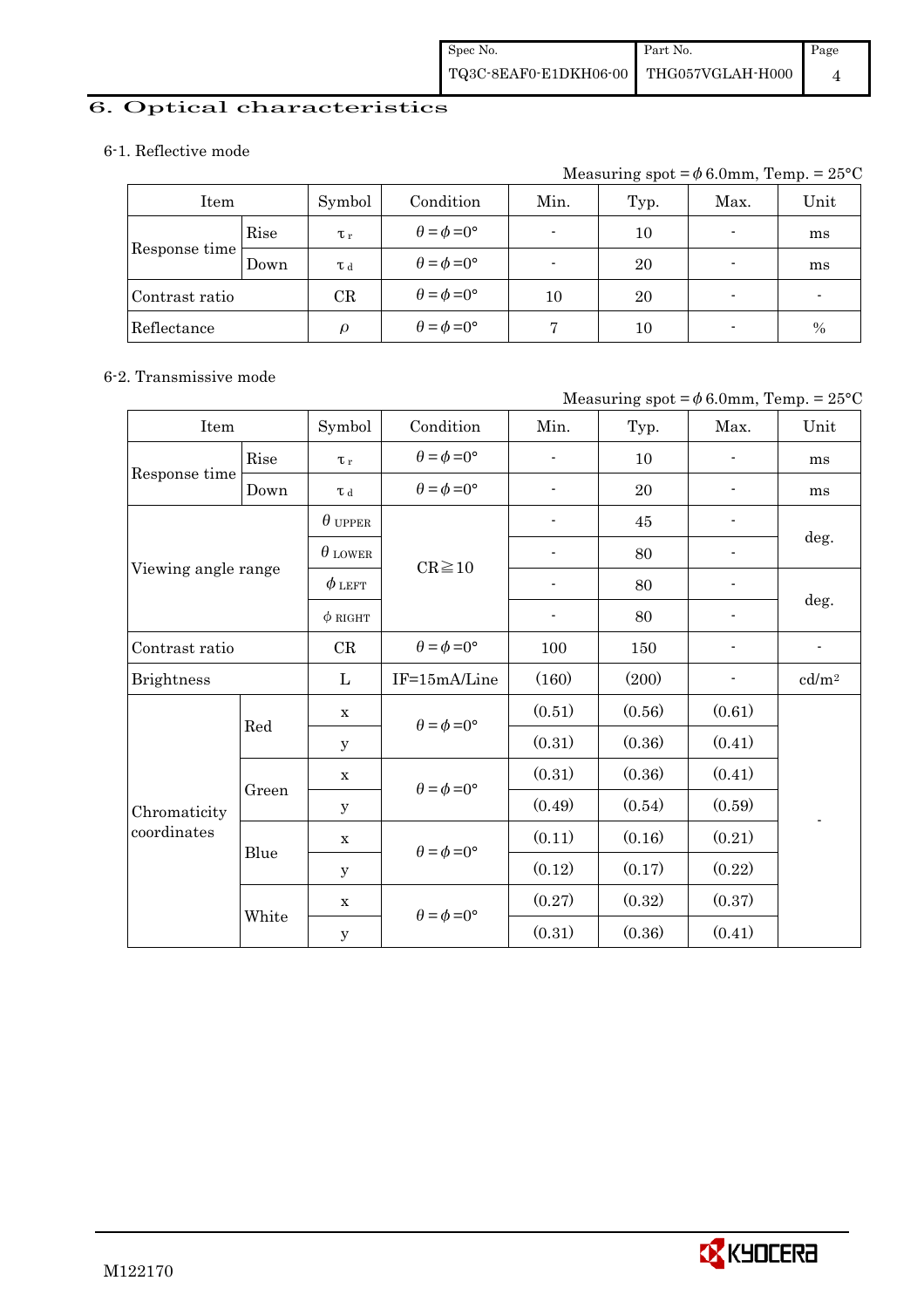#### 6-3. Definition of Reflectance

$$
\rho \text{ (Reflectance)} = \frac{\text{Measured Reflection brightness}}{\text{Reflection brightness against Standard White Board}}
$$
 × 100%

## 6-4. Definition of Contrast(Reflective Mode)

$$
CR(Contrast) = \frac{Reference at all pixels "White" } {Reference at all pixels "Black" }
$$

#### 6-5. Definition of Contrast(Transmissive mode)

$$
CR(Contrast) = \frac{Brightness \text{ at all pixels "White"}}{Brightness \text{ at all pixels "Black"}}
$$

#### 6-6. Definition of response time



#### 6-7. Definition of viewing angle



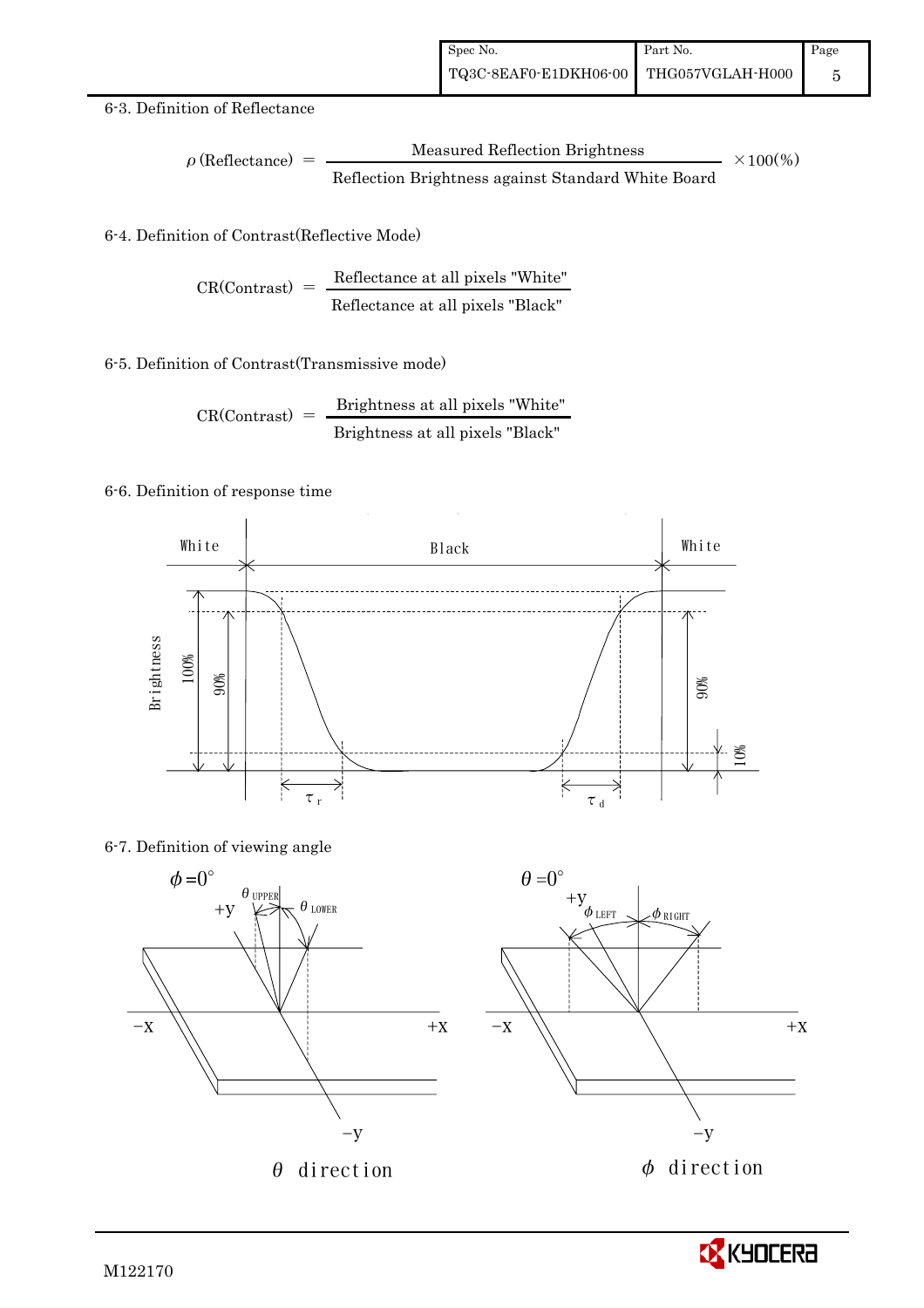#### 6-8. Brightness measuring points



1) Rating is defined as the white luminance(brightness) at center of display screen(3). 2) Measured 30 minutes after the LED is powered on. (Ambient temp. = 25°C)

6-9. Measurement method of reflectance



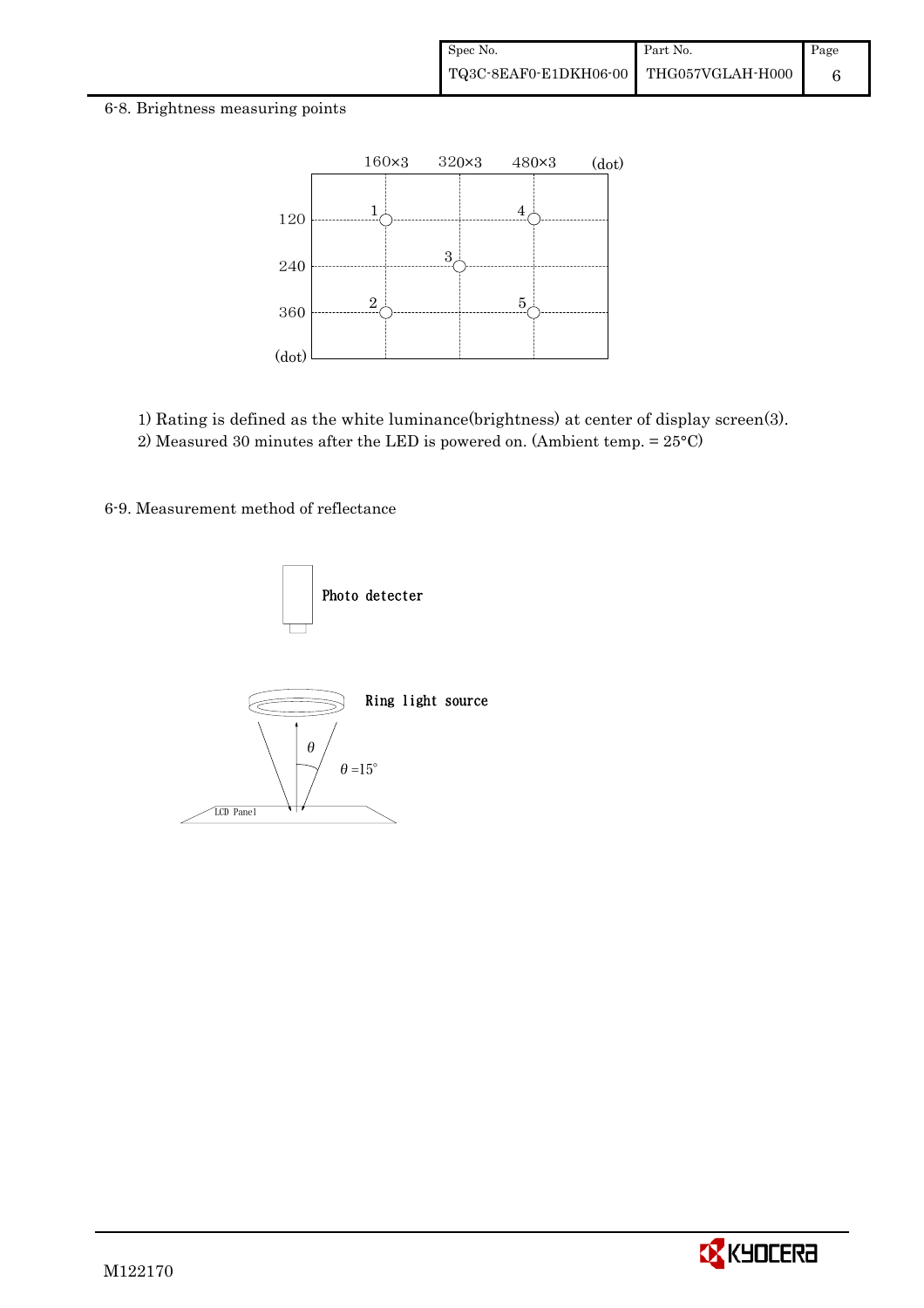## 7. Interface signals

#### 7-1. Pin assignment of LCD panel

| No.              | Symbol                   | Description                                                                      | $\rm I/O$                | Note    |
|------------------|--------------------------|----------------------------------------------------------------------------------|--------------------------|---------|
| $\mathbf{1}$     | <b>GND</b>               | <b>GND</b>                                                                       |                          |         |
| $\overline{2}$   | <b>CK</b>                | Clock signal for sampling each data signal                                       | $\mathbf I$              |         |
| $\sqrt{3}$       | <b>H</b> sync            | Horizontal synchronous signal (negative)                                         | $\overline{I}$           |         |
| $\overline{4}$   | <b>V</b> <sub>SYNC</sub> | Vertical synchronous signal (negative)                                           | $\mathbf I$              |         |
| $\bf 5$          | <b>GND</b>               | <b>GND</b>                                                                       |                          |         |
| 6                | R <sub>0</sub>           | RED data signal (LSB)                                                            | I                        |         |
| $\boldsymbol{7}$ | R1                       | RED data signal                                                                  | $\bf I$                  |         |
| 8                | R2                       | RED data signal                                                                  | $\bf I$                  |         |
| $9\phantom{.}$   | $\mathbf{R}3$            | RED data signal                                                                  | $\bf I$                  |         |
| 10               | R4                       | RED data signal                                                                  | $\mathbf I$              |         |
| 11               | R5                       | RED data signal (MSB)                                                            | $\mathbf I$              |         |
| 12               | <b>GND</b>               | <b>GND</b>                                                                       | $\overline{\phantom{0}}$ |         |
| 13               | G <sub>0</sub>           | GREEN data signal (LSB)                                                          | $\bf I$                  |         |
| 14               | G <sub>1</sub>           | GREEN data signal                                                                | $\mathbf I$              |         |
| 15               | G <sub>2</sub>           | GREEN data signal                                                                | $\mathbf{I}$             |         |
| 16               | G <sub>3</sub>           | GREEN data signal                                                                | $\mathbf I$              |         |
| 17               | G <sub>4</sub>           | GREEN data signal                                                                | $\bf I$                  |         |
| 18               | G5                       | GREEN data signal (MSB)                                                          | $\rm I$                  |         |
| 19               | <b>GND</b>               | <b>GND</b>                                                                       |                          |         |
| $20\,$           | B <sub>0</sub>           | BLUE data signal (LSB)                                                           | $\rm I$                  |         |
| 21               | B1                       | BLUE data signal                                                                 | $\bf I$                  |         |
| $\bf{22}$        | B <sub>2</sub>           | BLUE data signal                                                                 | $\mathbf I$              |         |
| 23               | B <sub>3</sub>           | BLUE data signal                                                                 | $\mathbf I$              |         |
| 24               | B4                       | BLUE data signal                                                                 | $\overline{I}$           |         |
| 25               | B5                       | BLUE data signal (MSB)                                                           | $\mathbf I$              |         |
| 26               | <b>GND</b>               | <b>GND</b>                                                                       |                          |         |
| 27               | <b>ENAB</b>              | Signal to settle the horizontal display position (positive)                      | $\mathbf I$              | $*_{1}$ |
| 28               | $V_{DD}$                 | 3.3V power supply                                                                | $\overline{\phantom{a}}$ |         |
| 29               | $V_{DD}$                 | 3.3V power supply                                                                | $\blacksquare$           |         |
| 30               | R/I                      | Horizontal display mode select signal<br>L: Normal, H: Left / Right reverse mode | L                        | $*$ ?   |
| 31               | U/D                      | Vertical display mode select signal<br>H: Normal, L: Up / Down reverse mode      | T                        | $*_{2}$ |
| 32               | NC                       | No connect                                                                       |                          |         |
| 33               | <b>GND</b>               | <b>GND</b>                                                                       |                          |         |

 $LCD \text{ connector(CN1)}$  :  $08-6210-033-340-800+$  (ELCO) Recommended matching FFC or FPC : 0.5mm pitch

- 
- 
- \*1 The horizontal display start timing is settled in accordance with a rising timing of ENAB signal. In case ENAB is fixed "Low", the horizontal start timing is determined. Don't keep ENAB "High" during operation.

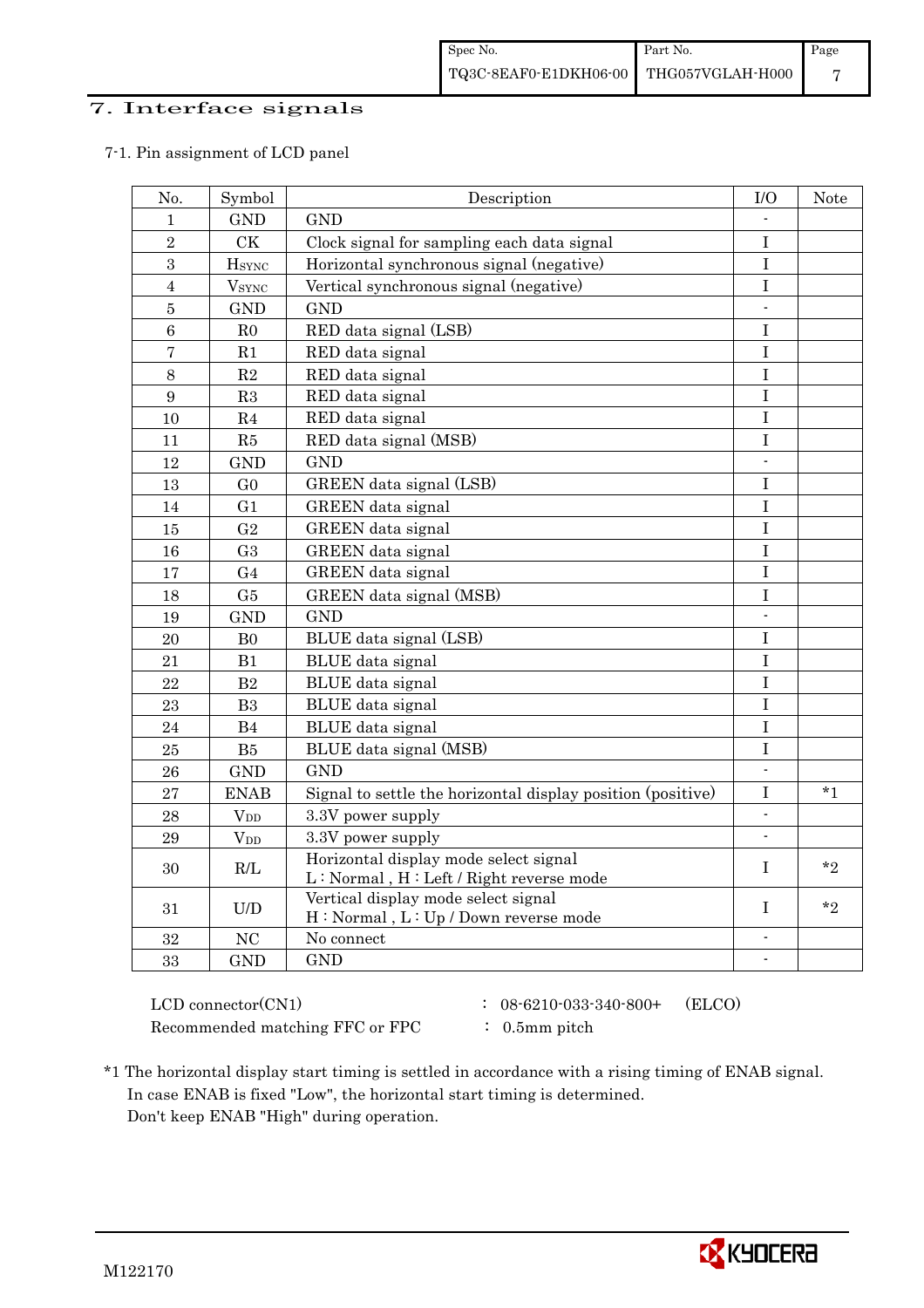| Spec No.                               | Part No. | Page |
|----------------------------------------|----------|------|
| TQ3C-8EAF0-E1DKH06-00 THG057VGLAH-H000 |          |      |



7-2. Pin assignment of LED

\*2

| No.              | Symbol               | Description                   |
|------------------|----------------------|-------------------------------|
| $\mathbf{1}$     | VinB                 |                               |
| $\overline{2}$   | <b>VinB</b>          |                               |
| 3                | VinB                 |                               |
| $\overline{4}$   | <b>VinB</b>          |                               |
| $\bf 5$          | <b>VinB</b>          | Supply voltage                |
| $\,6$            | VinB                 |                               |
| $\overline{7}$   | <b>VinB</b>          |                               |
| 8                | VinB                 |                               |
| $\boldsymbol{9}$ | <b>BLEN</b>          | Backlight ON-OFF(H:ON, L:OFF) |
| $10\,$           | <b>VBRT</b>          | Brightness adjust voltage     |
| 11               | $\mathop{\rm GND}$   |                               |
| 12               | $\mathop{\rm GND}$   |                               |
| $13\,$           | $\mathop{\rm GND}$   |                               |
| $14\,$           | $\mathop{\rm GND}$   |                               |
| $15\,$           | $\operatorname{GND}$ | <b>GND</b>                    |
| $16\,$           | <b>GND</b>           |                               |
| 17               | $\operatorname{GND}$ |                               |
| $18\,$           | $\operatorname{GND}$ |                               |

 LCD connector : 08-6210-018-340-800+ (ELCO) Recommended matching FFC or FPC : 0.5mm pitch

- 
-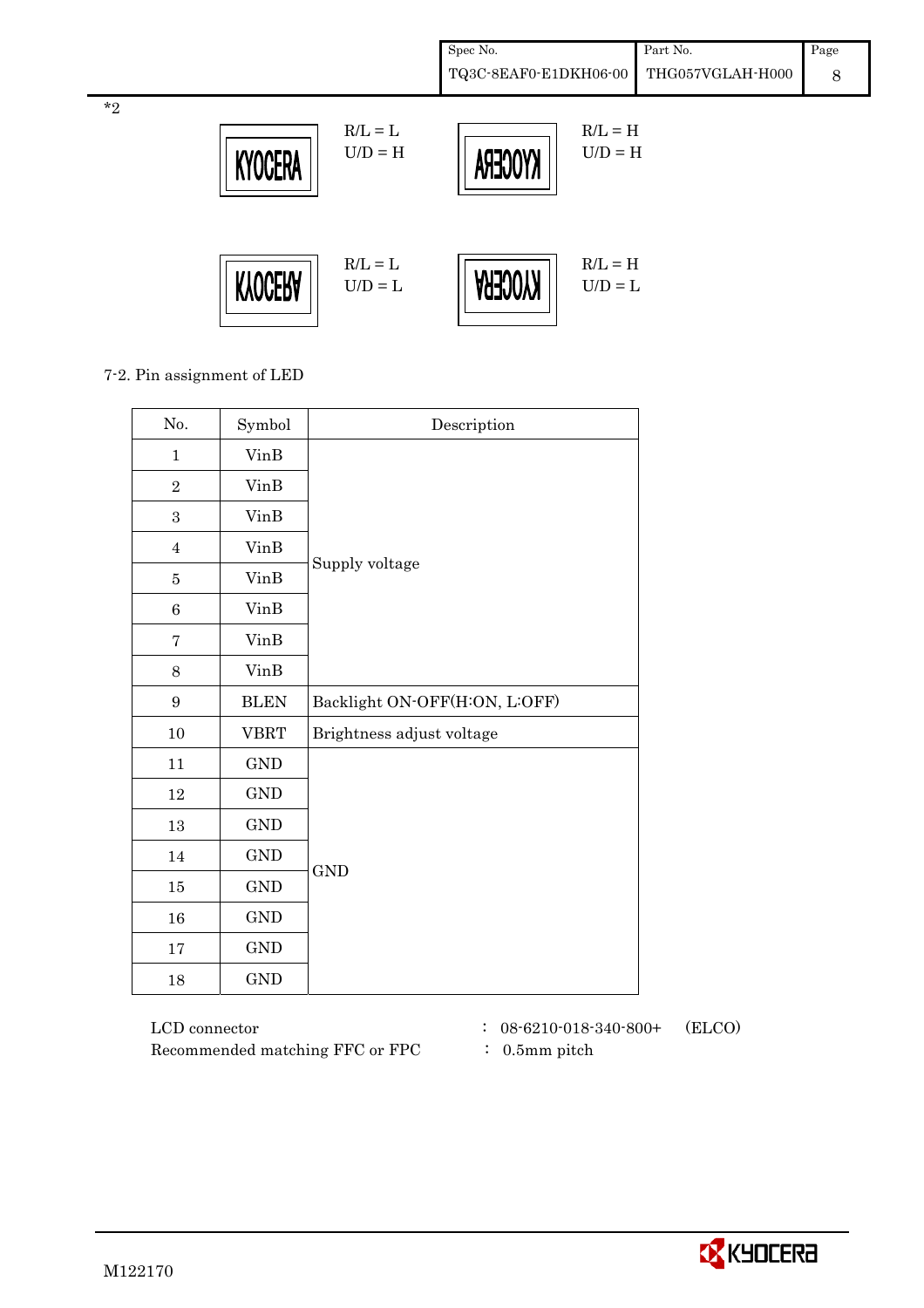#### 8. Input timing characteristics

|                                      | Item        | Symbol     | Min            | Typ                | Max     | Unit    | Note |
|--------------------------------------|-------------|------------|----------------|--------------------|---------|---------|------|
| Clock                                | Frequency   | 1/Tc       |                | 25.18              | 28.33   | MHz     |      |
|                                      | Duty ratio  | Tch/Tc     | 40             | 50                 | 60      | $\%$    |      |
| Data                                 | Set up time | Tds        | 5              |                    |         | ns      |      |
|                                      | Hold time   | Tdh        | 10             |                    |         | ns      |      |
|                                      | Cycle       | TH         | 30.0           | 31.8               |         | $\mu$ s |      |
| Horizontal sync.<br>signal           |             |            | 770            | 800                | 900     | clock   |      |
|                                      | Pulse width | THp        | $\overline{2}$ | 96                 | 200     | clock   |      |
| Vertical sync.                       | Cycle       | TV         | 515            | 525                | 560     | line    |      |
| signal                               | Pulse width | TVp        | $\overline{2}$ |                    | 34      | line    |      |
| Horizontal display period            |             | THd        |                | 640                |         | clock   |      |
| Hsync, Clock phase difference        |             | THc        | 10             |                    | $Tc-10$ | ns      |      |
| Hsync-Vsync. phase difference        |             | TVh        | $\Omega$       | TH-TH <sub>p</sub> |         | ns      |      |
| Vertical sync. signal start position |             | <b>TVs</b> | 34             |                    |         | line    |      |
| Vertical display period              |             | TVd        |                | 480                |         | line    |      |

#### 8-1. Timing characteristics

\*In case of lower frequency, the deterioration of the display quality, flicker etc., may occur.

## 8-2. Horizontal display position

The horizontal display position is determined by ENAB signal.

| Item                                               |             | Symbol | Min | Typ | Max     | Unit  | Note |
|----------------------------------------------------|-------------|--------|-----|-----|---------|-------|------|
|                                                    | Set up time | Tes    |     |     | $Te-10$ | ns    |      |
| <b>Enable signal</b>                               | Pulse width | Tep    |     | 640 | $TH-10$ | clock |      |
| H <sub>SYNC</sub> – Enable signal phase difference |             | The    | 44  | —   | 104     | clock |      |

\* When ENAB is fixed at "Low", the display starts from the data of C104(clock) as shown in 8-5.

## 8-3. Vertical display position

The vertical display position (TVs) is fixed at 34th line. Note) ENAB signal is independent of vertical display position.

## 8-4. Input Data Signals and Display position on the screen



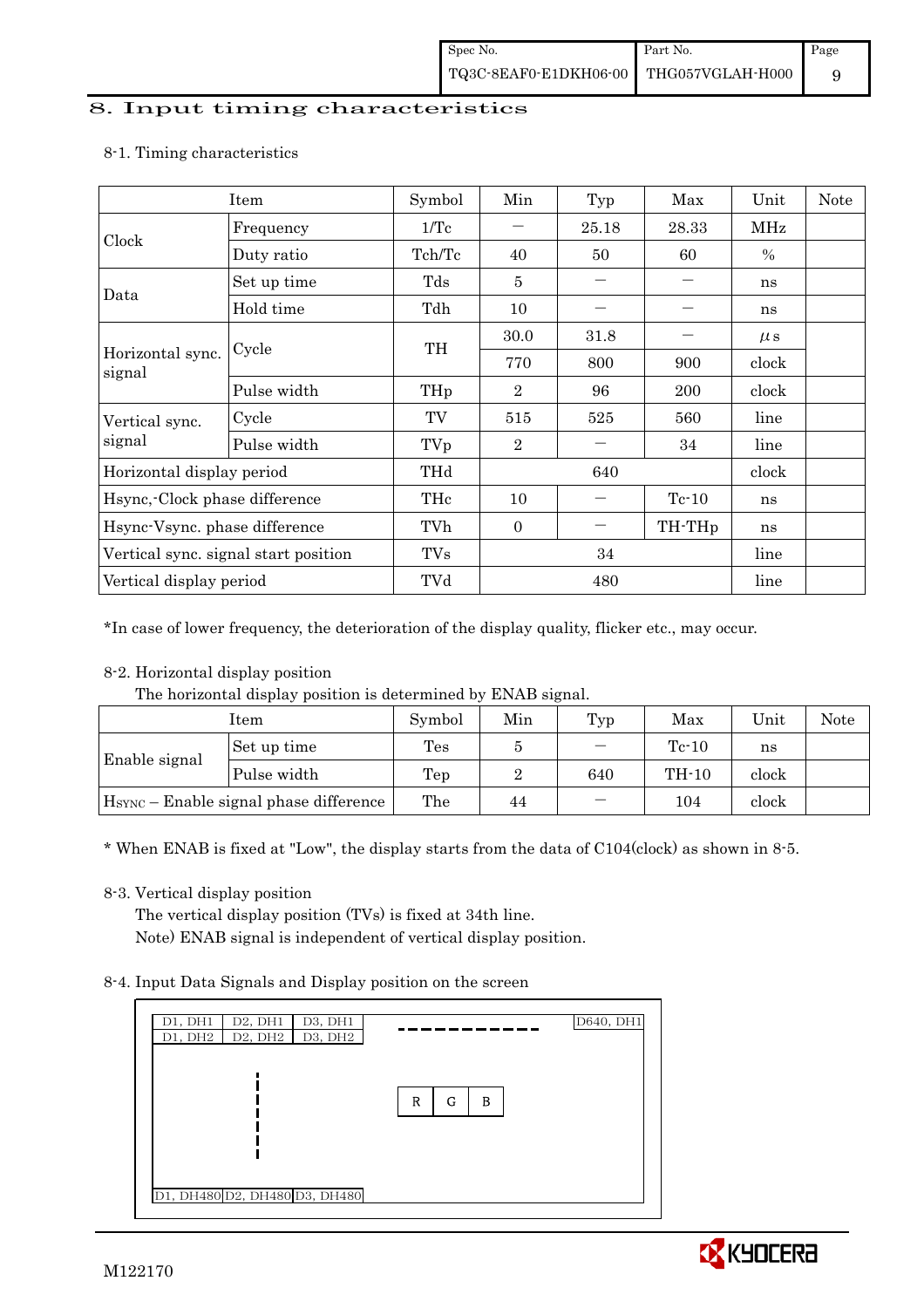

### 8-5. Input timing characteristics

\*1 When ENAB is fixed "Low" ,the display starts from the data of C104(Clock).

\*2 The vertical display position(TVs) is fixed at 34th line.

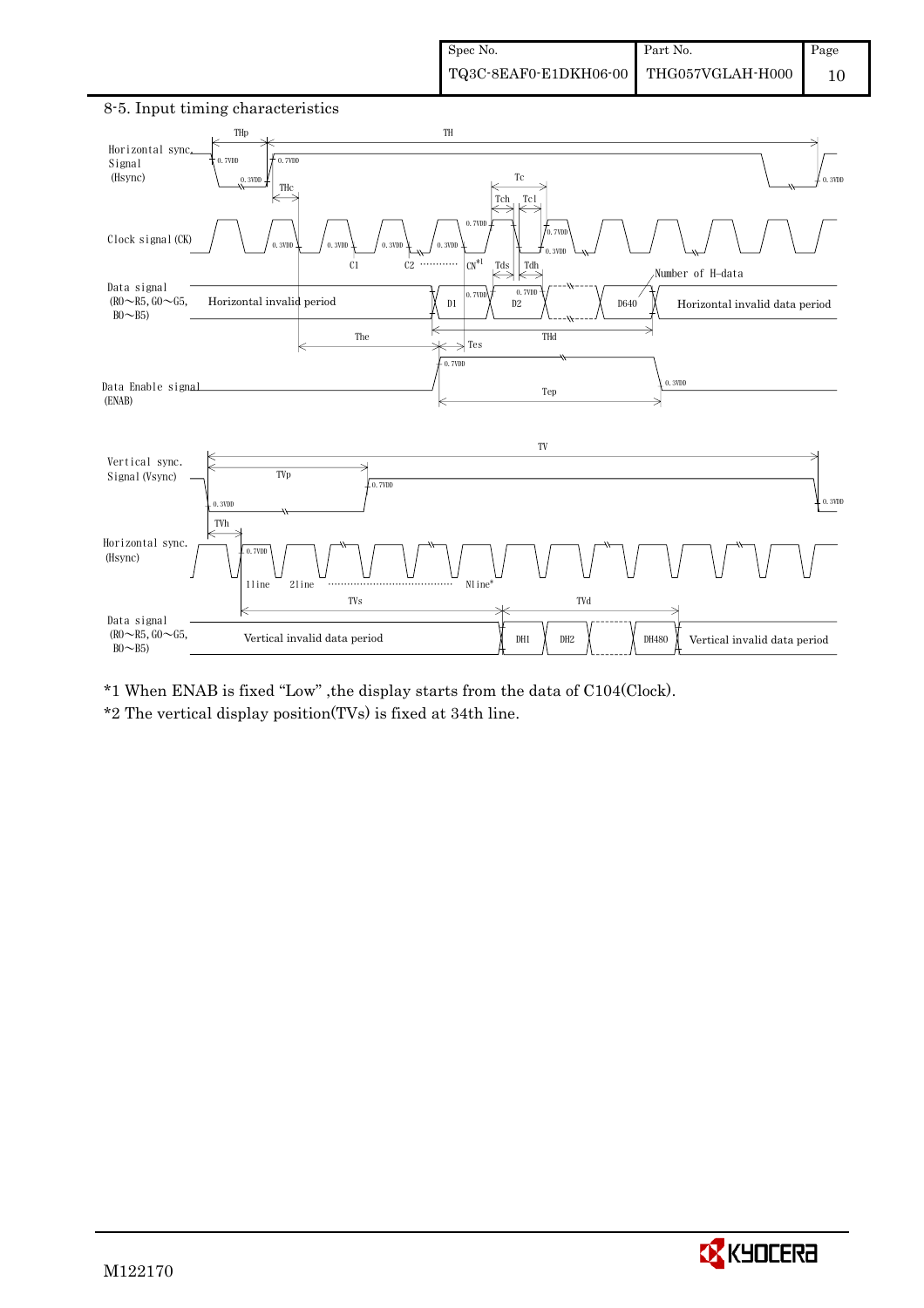## 9. Backlight characteristics

9-1. CFL ratings

| ັ<br>Item                     | Symbol                   | Min.          | Typ.     | Max.          | Unit         | <b>Note</b>                      |
|-------------------------------|--------------------------|---------------|----------|---------------|--------------|----------------------------------|
| Supply voltage                | VinB                     | 3.0           |          | 5.5           | $\mathbf{V}$ | $-20\sim 70^{\circ}$ C           |
| $ON-OFF(H)$                   | <b>BLEN</b>              | $0.8V$ in $B$ |          | VinB          | $\mathbf{V}$ | $-20\sim70^{\circ}$ C            |
| ON-OFF(L)                     |                          | 0.0           |          | $0.2$ Vin $B$ |              | $-20\sim 70^{\circ}$ C           |
| LED forward current           |                          |               | (15.0)   |               |              | $*1$<br>VBRT= $0 \sim 0.8$ V     |
| $*1*2$                        | IF                       |               | (2.5)    |               | mA           | $*1*2$<br>$VBRT = 2.8V$          |
|                               |                          |               | (600)    | (750)         |              | VinB= $3.3V$ , IF= $15mA$<br>*1  |
| Supply current                | <b>I</b> in <sub>B</sub> |               | (400)    | (500)         | mA           | $VinB=5.0V$ , IF= $15mA$<br>$*1$ |
| Operation life time<br>$*3*4$ | T                        |               | (20,000) |               | $\mathbf h$  | $*1$<br>$IF=15mA$                |

\*1 For each "AN1-CA1", "AN2-CA2" , "AN3-CA3" and "AN4-CA4"

\*2 An input current below 5.0mA may reduce the brightness uniformity of the LED backlight. This is because the amount of light from each LED chip is different. Therefore, please evaluate carefully before finalizing the input current.

\*3 When brightness decrease 50% of initial brightness.

- \*4 Life time is estimated data. (Condition: IF=15mA, Ta=25 $\degree$ C in chamber)
- \* When you start-up, please charge in sequence of VinB->BLEN, or VBRT. When you shut-down, please stop in sequence of BLEN and/or VBRT->VinB.
- \* Please do not connect the other than our backlight to this output connector on the PCB.
- In case VDD and VinB are supplied by a single power source, VDD & VinB, and GND are connected directly and separately from the output on the power source. If the common wire are used for VDD & VinB, and for GND, and are split near the PCB, and connect to each LCD driving circuit and backlight driving circuit, a flicker might be occurred due to a ripple between the both circuit.

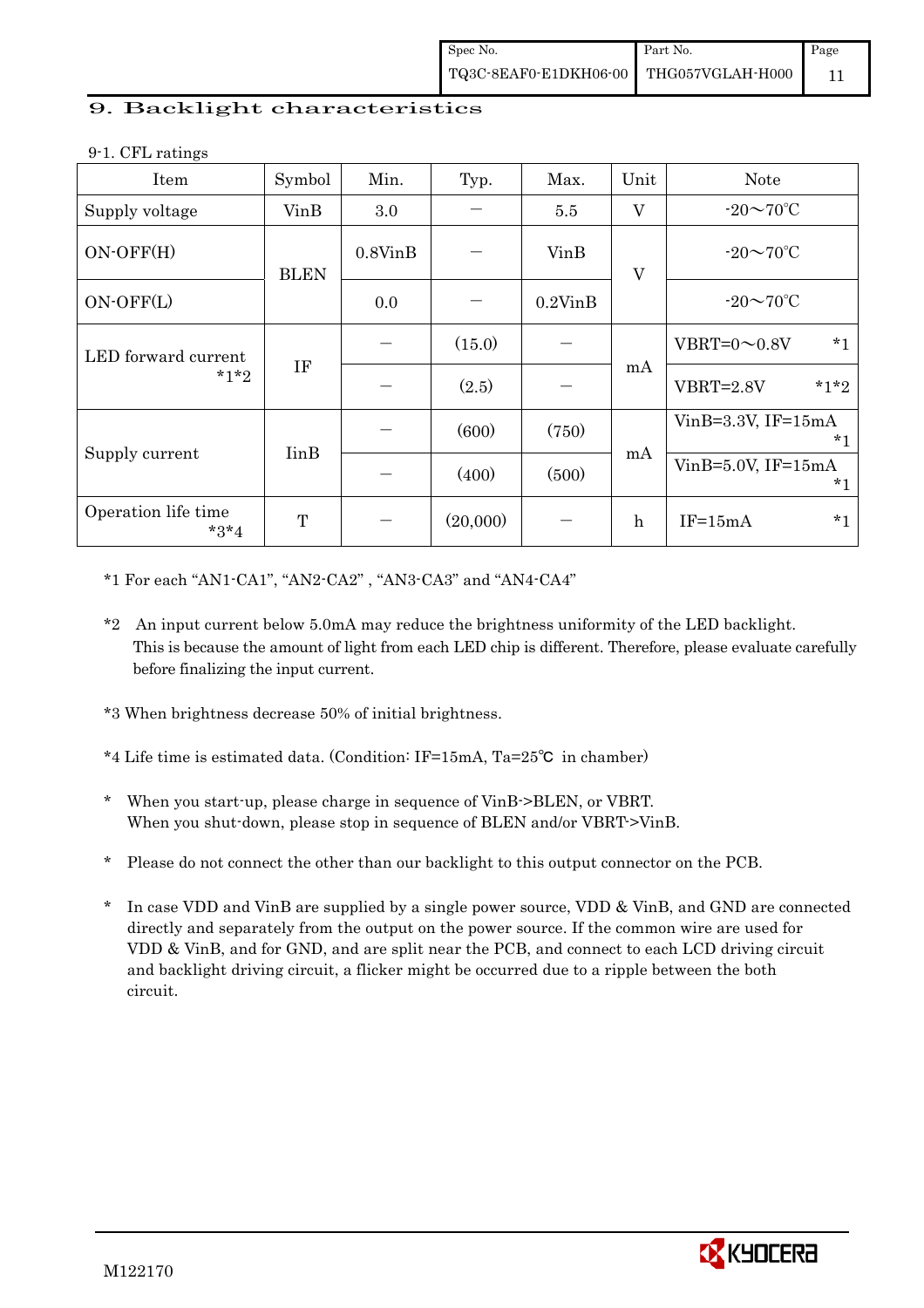

## 9-2. VBRT-IF characteristics



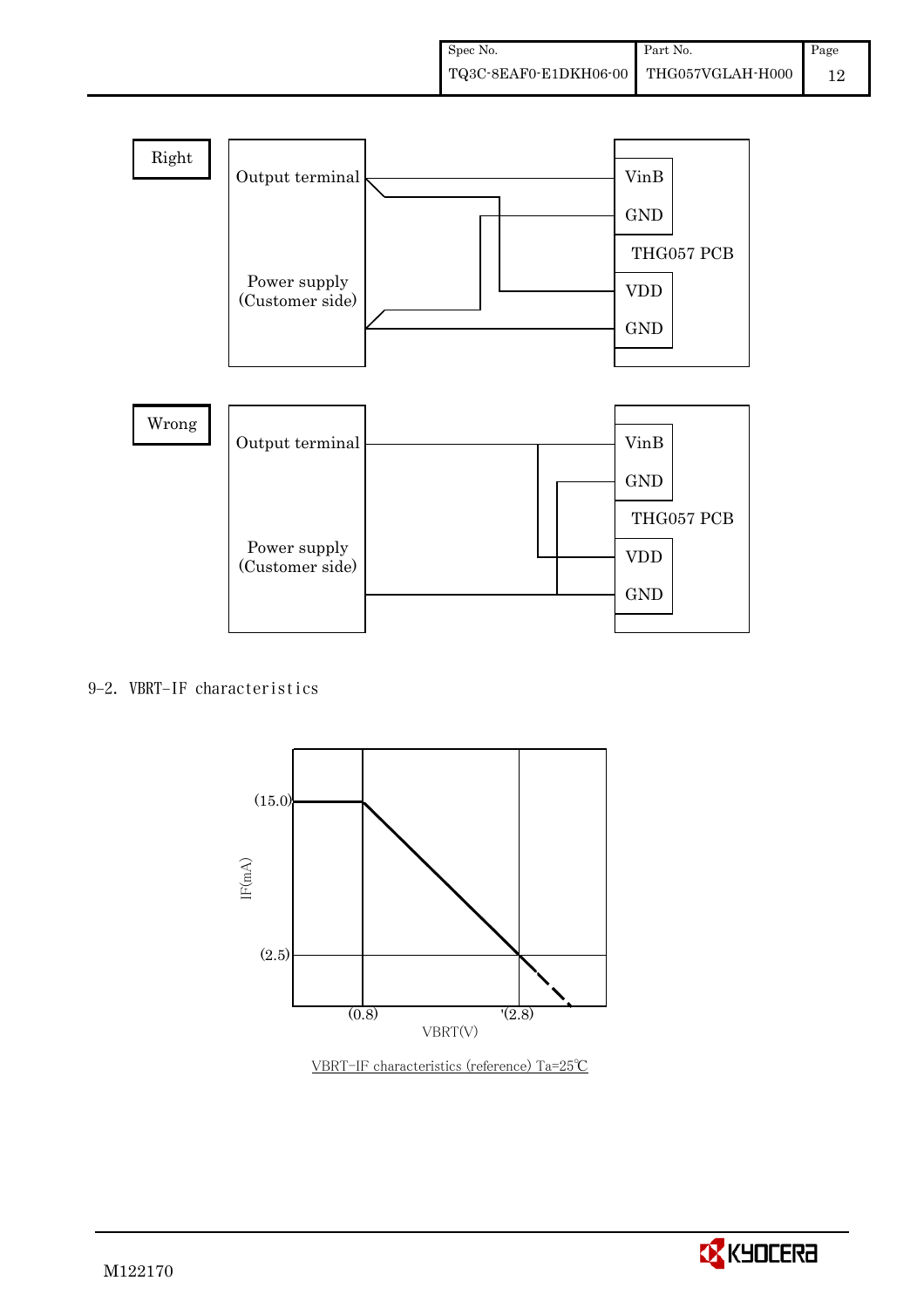## 10. Lot number identification

The lot number shall be indicated on the back of the backlight case of each LCD.

THG057VGLAH-H000  $\cdot$  OO  $\cdot$  <u>OO</u>  $\cdot$  O MADE IN <u>OOOOO</u>

| $\downarrow \downarrow \quad \downarrow \quad \downarrow$ |  |      |
|-----------------------------------------------------------|--|------|
| $12 \quad 3 \quad 4$                                      |  | $-5$ |

- No1. No5. above indicate
	- 1. Year code
	- 2. Month code
	- 3. Date
	- 4. Version Number
	- 5. Country of origin (Japan or China)

| Year | 2007 | 2008 | 2009 | 2010 | 2011 | $2012\,$ |
|------|------|------|------|------|------|----------|
| Code |      |      | ັ    |      |      |          |

| Month      | Jan. | Feb. | Mar. | Apr. | May | Jun. |
|------------|------|------|------|------|-----|------|
| $\rm Code$ |      |      | ౿    |      |     |      |

| Month      | Jul. | Aug. | Sep. | $\rm Oct.$ | Nov. | Dec. |
|------------|------|------|------|------------|------|------|
| $\rm Code$ |      |      |      | 77         |      |      |

## 11. Warranty

#### 11-1. Incoming inspection

Please inspect the LCD within one month after your receipt.

#### 11-2. Production warranty

 Kyocera warrants its LCD's for a period of 12 months from the ship date. Kyocera shall, by mutual agreement, replace or re-work defective LCD's that are shown to be Kyocera's responsibility.

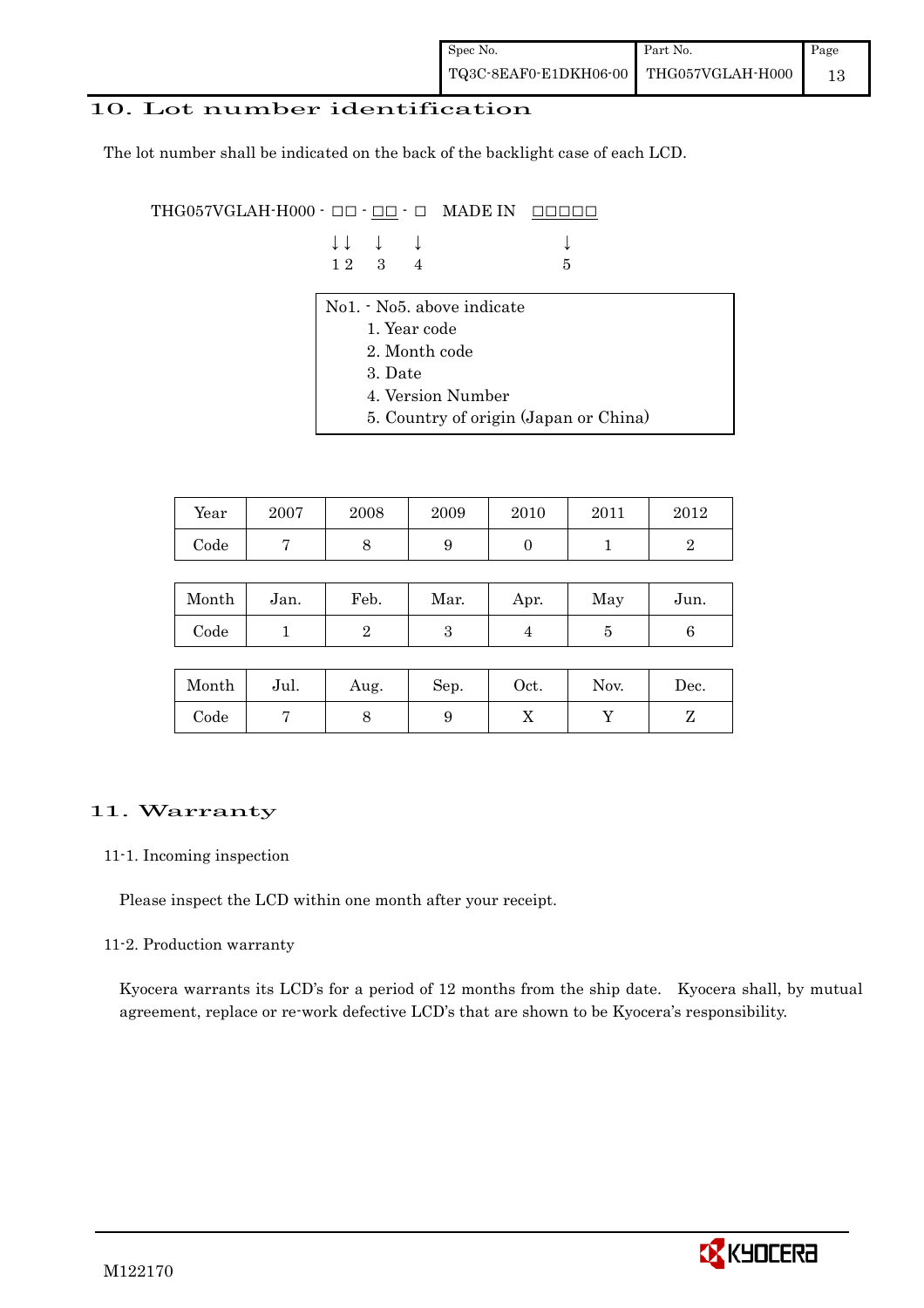#### 12. Precautions for use

- 12-1. Installation of the LCD
	- 1) A transparent protection plate shall be added to protect the LCD and its polarizer.
	- 2) The LCD shall be installed so that there is no pressure on the LSI chips.
	- 3) The LCD shall be installed flat, without twisting or bending.
	- 4) Please design the housing window so that its edges are between the active area and the effective area of the LCD screen.
	- 5) Please refer to the following our recommendable value of Clamp-down torque when installing. Clamp-down torque :  $0.32 \pm 0.03$ N·m Please set up 'SPEED-LOW', 'SOFT START-SLOW' when using electric driver. Recommendable screw JIS tapping screw two types nominal dia.3.0mm installing boss hole depth 3.5mm Max. Please be careful not to use high torque which may damage LCD module in installation.
	- 6) A transparent protection sheet is attached to the polarizer. Please remove the protection film slowly before use, paying attention to static electricity.

12-2. Static electricity

- 1) Since CMOS ICs are mounted directly onto the LCD glass, protection from static electricity is required.
- 2) Workers should use body grounding. Operator should wear ground straps.

12-3. LCD operation

1) The LCD shall be operated within the limits specified. Operation at values outside of these limits may shorten life, and/or harm display images.

12-4. Storage

- 1) The LCD shall be stored within the temperature and humidity limits specified. Store in a dark area, and protect the LCD from direct sunlight or fluorescent light.
- 2) Always store the LCD so that it is free from external pressure onto it.

12-5. Usage

- 1) DO NOT store in a high humidity environment for extended periods. Polarizer degradation bubbles, and/or peeling off of the polarizer may result.
- 2) The front polarizer is easily scratched or damaged. Prevent touching it with any hard material, and from being pushed or rubbed.
- 3) The LCD screen may be cleaned by wiping the screen surface with a soft cloth or cotton pad using a little Ethanol.
- 4) Water may cause damage or discoloration of the polarizer. Clean condensation or moisture from any source immediately.
- 5) Always keep the LCD free from condensation during testing. Condensation may permanently spot or stain the polarizer.
- 6) Do not disassemble LCD module because it will result in damage.
- 7) This Kyocera LCD module has been specifically designed for use in general electronic devices, but not for use in a special environment such as usage in an active gas. Hence, when the LCD is supposed to be used in a special environment, evaluate the LCD thoroughly beforehand and do not expose the LCD to chemicals such as an active gas.
- 8) Please do not use solid-base image pattern for long hours because a temporary afterimage may appear. We recommend using screen saver etc. in cases where a solid-base image pattern must be used.
- 9) Liquid crystal may leak when the module is broken. Be careful not to let the fluid go into your eyes and mouth. In the case the fluid touches your body; rinse it off right away with water and soap.

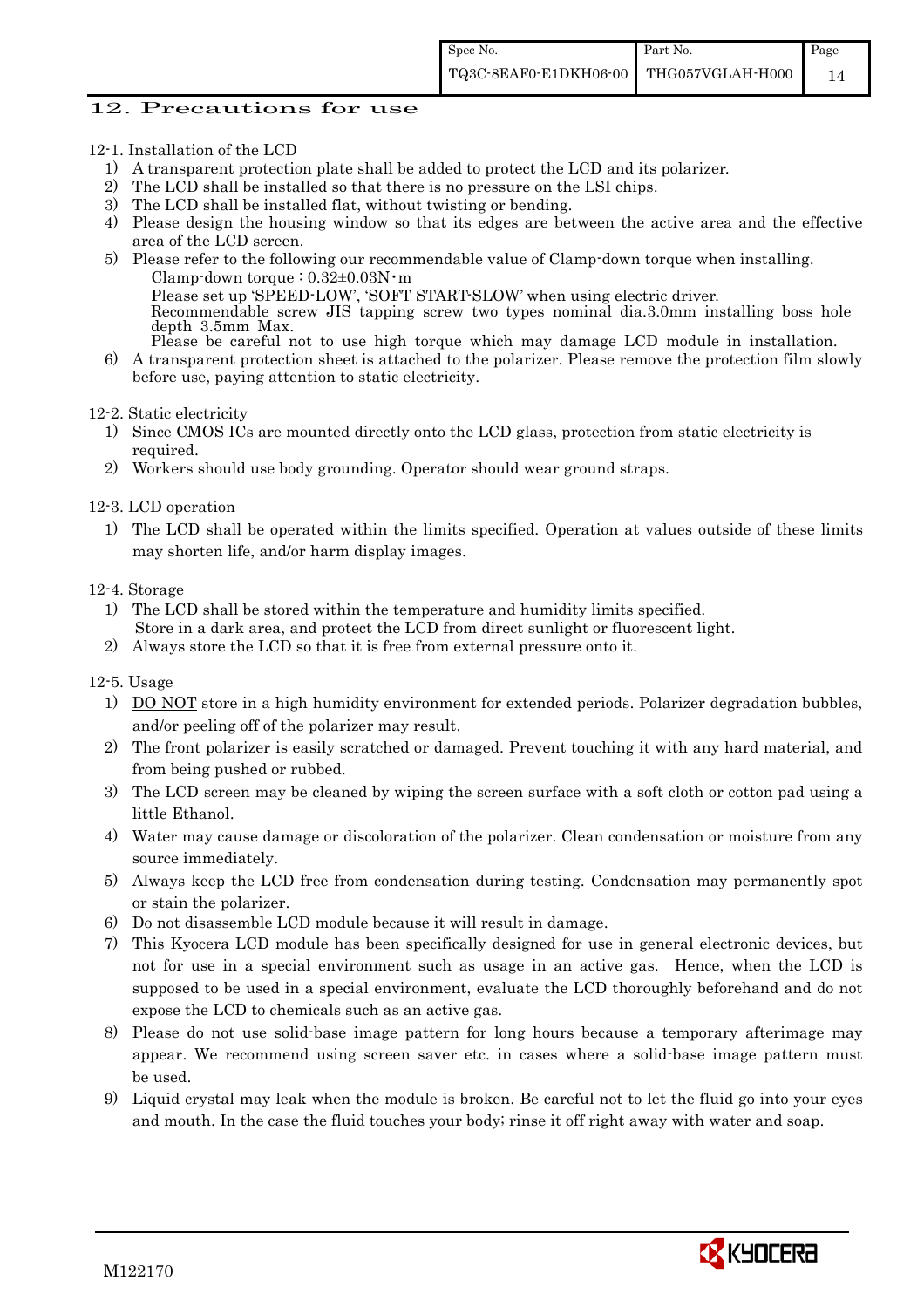## 13. Reliability test data

| Test item                            | Test condition                                                                                        | Test time        |                                                            | Judgement                                                                  |
|--------------------------------------|-------------------------------------------------------------------------------------------------------|------------------|------------------------------------------------------------|----------------------------------------------------------------------------|
| High temp.<br>atmosphere             | $80^{\circ}$ C                                                                                        | 240h             | Display function<br>Display quality<br>Current consumption | $\therefore$ No defect<br>$\therefore$ No defect<br>: No defect            |
| Low temp.<br>atmosphere              | $-30\degree C$                                                                                        | 240h             | Display function<br>Display quality<br>Current consumption | $\therefore$ No defect<br>$\therefore$ No defect<br>$\therefore$ No defect |
| High temp.<br>humidity<br>atmosphere | $40^{\circ}$ C 90% RH                                                                                 | 240h             | Display function<br>Display quality<br>Current consumption | $\therefore$ No defect<br>$\therefore$ No defect<br>$\therefore$ No defect |
| Temp. cycle                          | 0.5 <sub>h</sub><br>$-30^{\circ}$ C<br>0.5 <sub>h</sub><br>R.T.<br>$80^{\circ}$ C<br>0.5 <sub>h</sub> | 10cycles         | Display function<br>Display quality<br>Current consumption | $\therefore$ No defect<br>$\therefore$ No defect<br>$\therefore$ No defect |
| High temp.<br>operation              | $70^{\circ}$ C                                                                                        | 500 <sub>h</sub> | Display function<br>Display quality<br>Current consumption | $\therefore$ No defect<br>: No defect<br>$\therefore$ No defect            |

\* Each test item uses a test LCD only once. The tested LCD is not used in any other tests.

\* The LCD is tested in circumstances in which there is no condensation.

\* The reliability test is not an out-going inspection.

 \* The result of the reliability test is for your reference purpose only. The reliability test is conducted only to examine the LCD's capability.

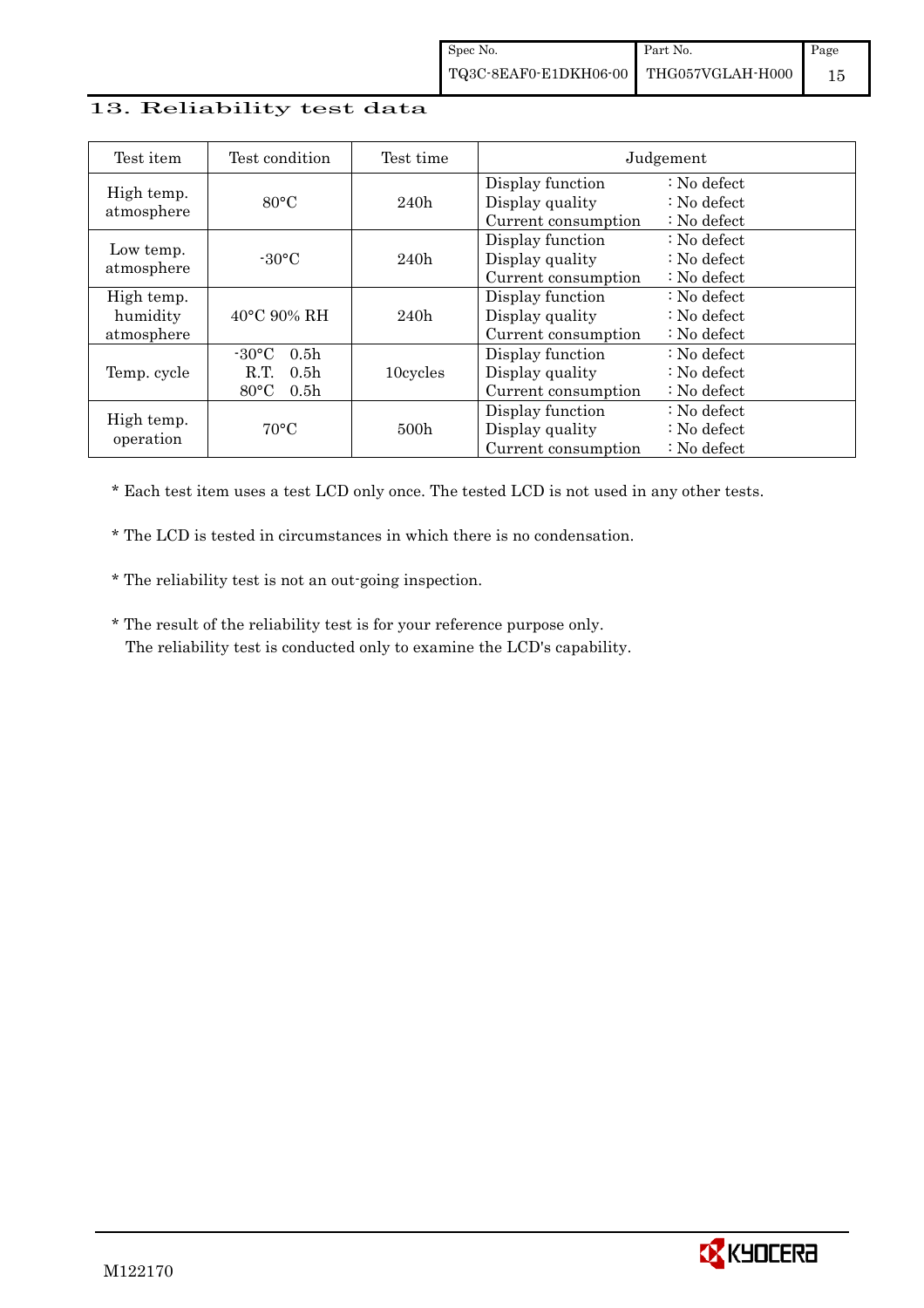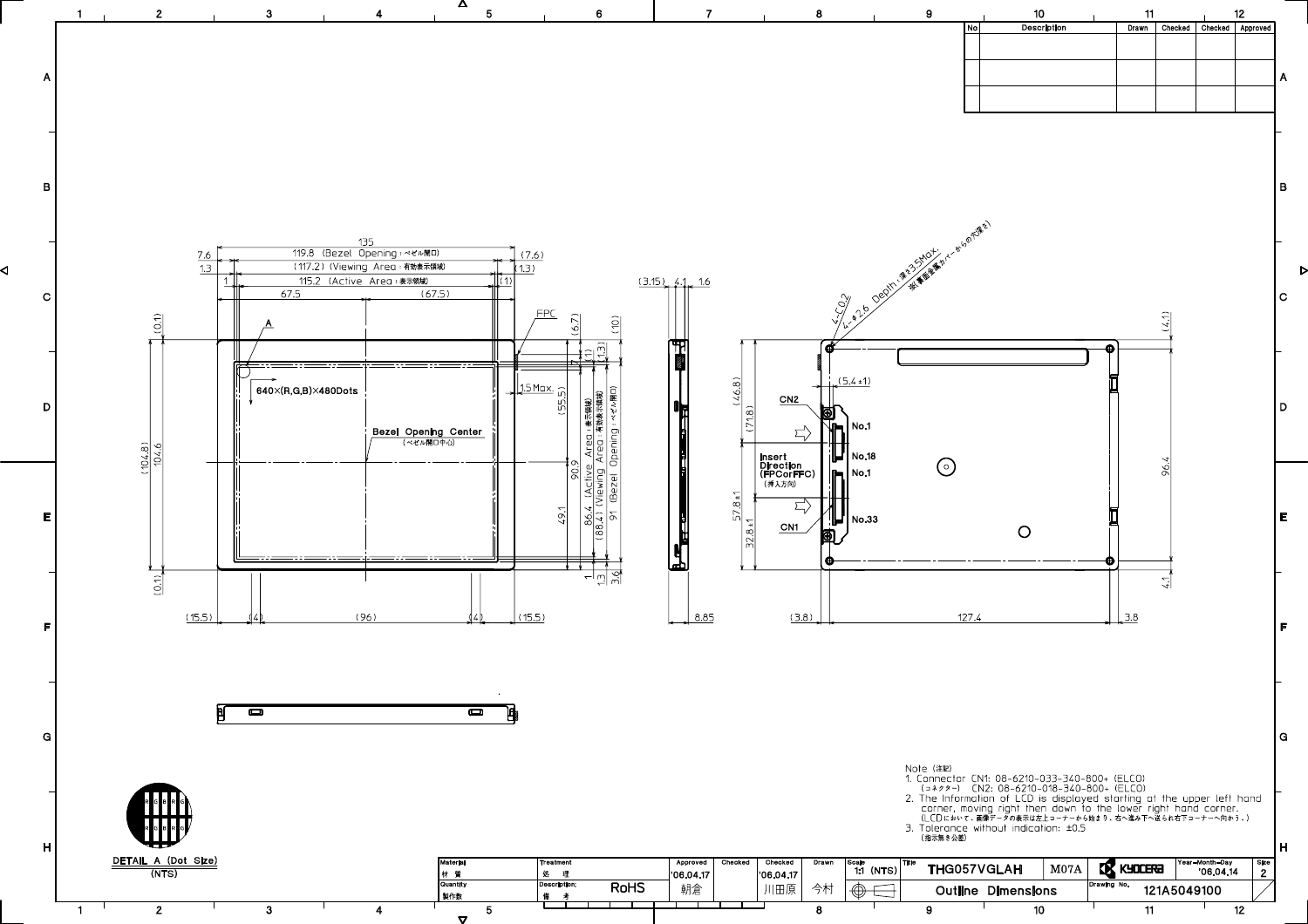|      | Spec No.   TQ3C-8EAF0-E2DKH06-00 |
|------|----------------------------------|
| Date | December 22, 2007                |

# KYOCERA INSPECTION STANDARD

# TYPE : THG057VGLAH-H000

## KYOCERA CORPORATION KAGOSHIMA HAYATO PLANT LCD DIVISION

| Original          |          | Designed by $:$ Engineering dept. | Confirmed by $:QA$ dept. |                                       |          |
|-------------------|----------|-----------------------------------|--------------------------|---------------------------------------|----------|
| Issue Date        | Prepared | Checked                           | Approved                 | Checked                               | Approved |
| December 22, 2007 | Neano    |                                   |                          | 7d Johnword ( Matsumoto J. Sakaguchi) |          |

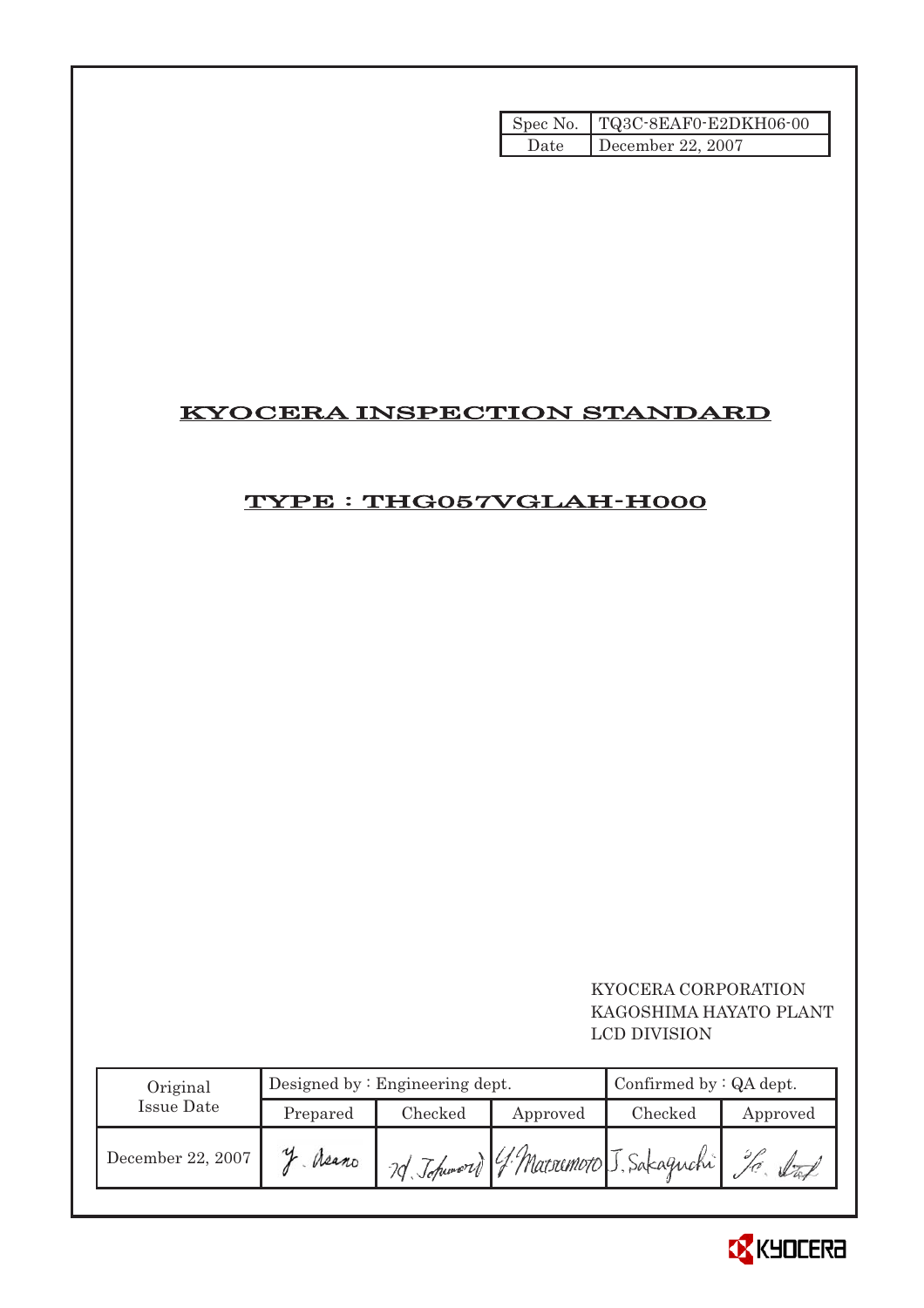| Spec No.                               | Part No. | Page |
|----------------------------------------|----------|------|
| TQ3C-8EAF0-E2DKH06-00 THG057VGLAH-H000 |          |      |

|         |                      |          | Revision record                 |              |                         |          |
|---------|----------------------|----------|---------------------------------|--------------|-------------------------|----------|
|         |                      |          | Designed by : Engineering dept. |              | Confirmed by : QA dept. |          |
|         | $\rm{\textbf{Date}}$ | Prepared | Checked                         | Approved     | $\rm Checked$           | Approved |
|         |                      |          |                                 |              |                         |          |
|         |                      |          |                                 |              |                         |          |
| Rev.No. | $\rm{\textbf{Date}}$ | Page     |                                 | Descriptions |                         |          |
|         |                      |          |                                 |              |                         |          |
|         |                      |          |                                 |              |                         |          |
|         |                      |          |                                 |              |                         |          |
|         |                      |          |                                 |              |                         |          |
|         |                      |          |                                 |              |                         |          |
|         |                      |          |                                 |              |                         |          |
|         |                      |          |                                 |              |                         |          |
|         |                      |          |                                 |              |                         |          |
|         |                      |          |                                 |              |                         |          |
|         |                      |          |                                 |              |                         |          |
|         |                      |          |                                 |              |                         |          |
|         |                      |          |                                 |              |                         |          |
|         |                      |          |                                 |              |                         |          |
|         |                      |          |                                 |              |                         |          |
|         |                      |          |                                 |              |                         |          |
|         |                      |          |                                 |              |                         |          |
|         |                      |          |                                 |              |                         |          |
|         |                      |          |                                 |              |                         |          |
|         |                      |          |                                 |              |                         |          |
|         |                      |          |                                 |              |                         |          |
|         |                      |          |                                 |              |                         |          |
|         |                      |          |                                 |              |                         |          |
|         |                      |          |                                 |              |                         |          |
|         |                      |          |                                 |              |                         |          |
|         |                      |          |                                 |              |                         |          |
|         |                      |          |                                 |              |                         |          |
|         |                      |          |                                 |              |                         |          |
|         |                      |          |                                 |              |                         |          |
|         |                      |          |                                 |              |                         |          |
|         |                      |          |                                 |              |                         |          |
|         |                      |          |                                 |              |                         |          |
|         |                      |          |                                 |              |                         |          |
|         |                      |          |                                 |              |                         |          |
|         |                      |          |                                 |              |                         |          |
|         |                      |          |                                 |              |                         |          |

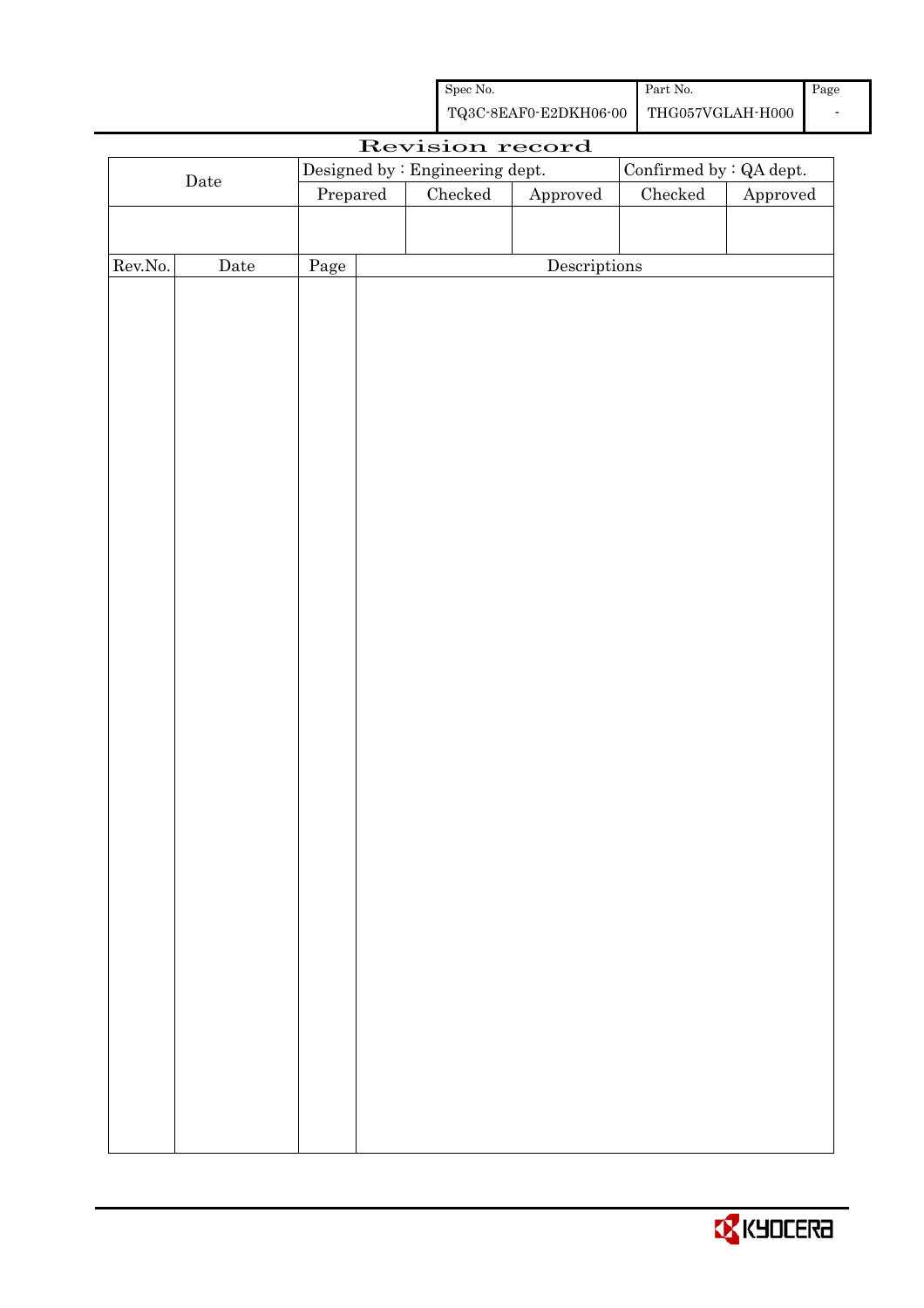| 1) Note         |                |                                                                                                                                                                |                                                                                                                                                                     |  |  |  |  |  |
|-----------------|----------------|----------------------------------------------------------------------------------------------------------------------------------------------------------------|---------------------------------------------------------------------------------------------------------------------------------------------------------------------|--|--|--|--|--|
|                 |                | Note                                                                                                                                                           |                                                                                                                                                                     |  |  |  |  |  |
| General         | 1.<br>consent. |                                                                                                                                                                | Customer identified anomalies not defined within this inspection standard shall be<br>reviewed by Kyocera, and an additional standard shall be determined by mutual |  |  |  |  |  |
|                 | 2.             | This inspection standard about the image quality shall be applied to any defect within<br>the viewing area and shall not be applicable to outside of the area. |                                                                                                                                                                     |  |  |  |  |  |
|                 |                |                                                                                                                                                                |                                                                                                                                                                     |  |  |  |  |  |
|                 | 3.             | Inspection conditions                                                                                                                                          |                                                                                                                                                                     |  |  |  |  |  |
|                 | Luminance      |                                                                                                                                                                | : 500 Lux min.                                                                                                                                                      |  |  |  |  |  |
|                 |                | Inspection distance                                                                                                                                            | $:300$ mm.                                                                                                                                                          |  |  |  |  |  |
|                 | Temperature    |                                                                                                                                                                | : 25 $\pm$ 5°C                                                                                                                                                      |  |  |  |  |  |
|                 | Direction      |                                                                                                                                                                | : Directly above                                                                                                                                                    |  |  |  |  |  |
| Definition of   | Dot defect     | Bright dot defect                                                                                                                                              | The dot is constantly "on" when power applied to the                                                                                                                |  |  |  |  |  |
| inspection item |                |                                                                                                                                                                | LCD, even when all "Black" data sent to the screen.                                                                                                                 |  |  |  |  |  |
|                 |                |                                                                                                                                                                | Inspection tool: 5% Transparency neutral density filter.                                                                                                            |  |  |  |  |  |
|                 |                |                                                                                                                                                                | Count dot: If the dot is visible through the filter                                                                                                                 |  |  |  |  |  |
|                 |                |                                                                                                                                                                | Don't count dot: If the dot is not visible through the<br>filter                                                                                                    |  |  |  |  |  |
|                 |                |                                                                                                                                                                | R G B R G B R G<br>RGBRGBRGB<br>dot defect<br>RGBRGBRGB                                                                                                             |  |  |  |  |  |
|                 |                | Black dot defect                                                                                                                                               | The dot is constantly "off" when power applied to the                                                                                                               |  |  |  |  |  |
|                 |                |                                                                                                                                                                | LCD, even when all "White" data sent to the screen.                                                                                                                 |  |  |  |  |  |
|                 |                | Adjacent dot                                                                                                                                                   | Adjacent dot defect is defined as two or more bright dot                                                                                                            |  |  |  |  |  |
|                 |                |                                                                                                                                                                | defects or black dot defects.<br>R G B R G B R G<br>RGBRGBRGB<br>dot defect<br>GBR<br><b>GBR</b><br>G B                                                             |  |  |  |  |  |
|                 | External       | Bubble, Scratch,                                                                                                                                               | Visible operating (all pixels "Black" or "White") and non                                                                                                           |  |  |  |  |  |
|                 | inspection     | Foreign particle                                                                                                                                               | operating.                                                                                                                                                          |  |  |  |  |  |
|                 |                | (Polarizer, Cell,                                                                                                                                              |                                                                                                                                                                     |  |  |  |  |  |
|                 |                | Backlight)                                                                                                                                                     |                                                                                                                                                                     |  |  |  |  |  |
|                 |                | Appearance                                                                                                                                                     | Does not satisfy the value at the spec.                                                                                                                             |  |  |  |  |  |
|                 |                | inspection                                                                                                                                                     |                                                                                                                                                                     |  |  |  |  |  |
|                 | Others         | CFL wire                                                                                                                                                       | Damaged to the CFL wire, connector, pin, functional<br>failure or appearance failure.                                                                               |  |  |  |  |  |
|                 | Definition     | Definition of circle size                                                                                                                                      | Definition of linear size                                                                                                                                           |  |  |  |  |  |
|                 | of size        | а<br>$d = (a + b)/2$                                                                                                                                           |                                                                                                                                                                     |  |  |  |  |  |